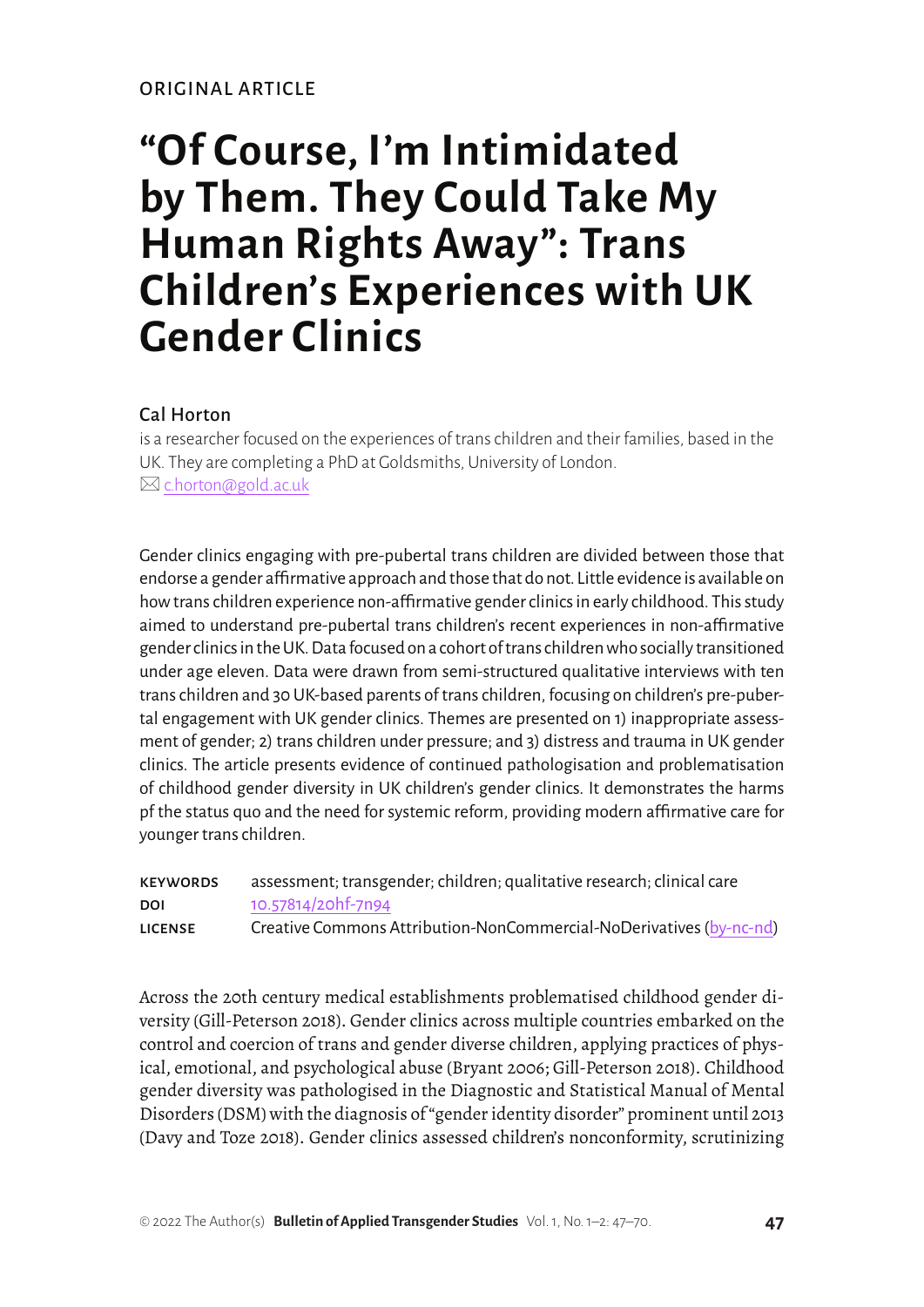interests or behaviours that they considered gender atypical, and therefore pathological (Bryant 2006). Treatment for gender identity disorder managed by psychologists, psychoanalysts, and sexologists included control of children's access to toys, friends, or clothing, and withdrawal of parental, and particularly maternal, affection (Ehrensaft 2012; Gill-Peterson 2018). Such techniques aimed to prompt a shift in behaviour to fit into normative expectations (Bryant 2006). Gender nonconforming children exposed to such pathologising approaches reported experiencing feelings of rejection, shame, and stigma, with short- and longer-term impacts on their mental health, self-esteem, and wellbeing (Bryant 2007; Williams 2017).

In 2013, the DSM-5 brought forward a revised diagnosis: "gender dysphoria" (American Psychiatric Association 2013). This diagnosis required more than just gender nonconformity, yet continued to require assessment of children's gendered preferences, interests, and friends (Davy and Toze 2018). Since then, approaches that clearly state a goal of trying to change a transgender child's identity, or trying to deter a child from identifying as trans, have moved into the fringes of psychological practice, with mainstream medical and rights bodies repudiating conversion practices (American Psychological Association 2021; Ashley 2022; Rafferty et al. 2018; Substance Abuse and Mental Health Services Administration. 2015; UN Human Rights Council 2020). Two prominent approaches to working with trans children remain: a "gender affirmative" approach and an approach of "delayed transition" (Ehrensaft 2020; Turban and Ehrensaft 2018). The former is supported by a growing body of evidence that demonstrates the high levels of mental health of supported trans children (Durwood, McLaughlin, and Olson 2017; Durwood et al. 2021; Olson et al. 2016), that acknowledges trans children's self-knowledge (Fast and Olson 2018; Olson, Key, and Eaton 2015), and that shows the protective effects of affirmed name use and family support on wellbeing and mental health (Katz-Wise et al. 2018; Klein and Golub 2016; Pullen Sansfaçon et al. 2018; Simons et al. 2013; Travers, Bauer, and Pyne 2012; Veale et al. 2017). Delayed transition, also termed "watchful waiting," is not supported by such evidence, and is critiqued for the harms inherent in an approach that places age-based barriers on when a child can be accepted and supported (Ashley 2019a; 2019b; Ehrensaft 2020; Keo-Meier and Ehrensaft 2018; Turban and Ehrensaft 2018).

In 2018, the World Health Organization's International Statistical Classification of Diseases and Related Health Problems (ICD) removed gender diversity from categorization under mental illness, recognizing the importance of destigmatising diverse identities, noting that being trans is not a pathology or disorder (World Health Organisation 2018). This followed a paradigm shift across a wide range of modern trans healthcare standards, moving from gender diversity as a pathology to gender diversity as something to be celebrated or normalized (AusPATH 2021; Endocrine Society and Pediatric Endocrine Society 2020; Murchison et al. 2016; Oliphant et al. 2018; Rafferty et al. 2018; Telfer et al. 2018). Alongside and in advance of a paradigm shift in clinical practice, community-driven discourse has increasingly challenged pathologisation and problematisation of childhood gender diversity (Tosh 2011). In the twentieth century, only a small number of trans children received support and affirmation in childhood (Gill-Peterson 2018). In recent years, more trans children are finding support and acceptance in childhood, as legal protections, awareness, and trans-positivity amongst families with trans children has grown (Kuvalanka et al. 2014; Kuvalanka and Munroe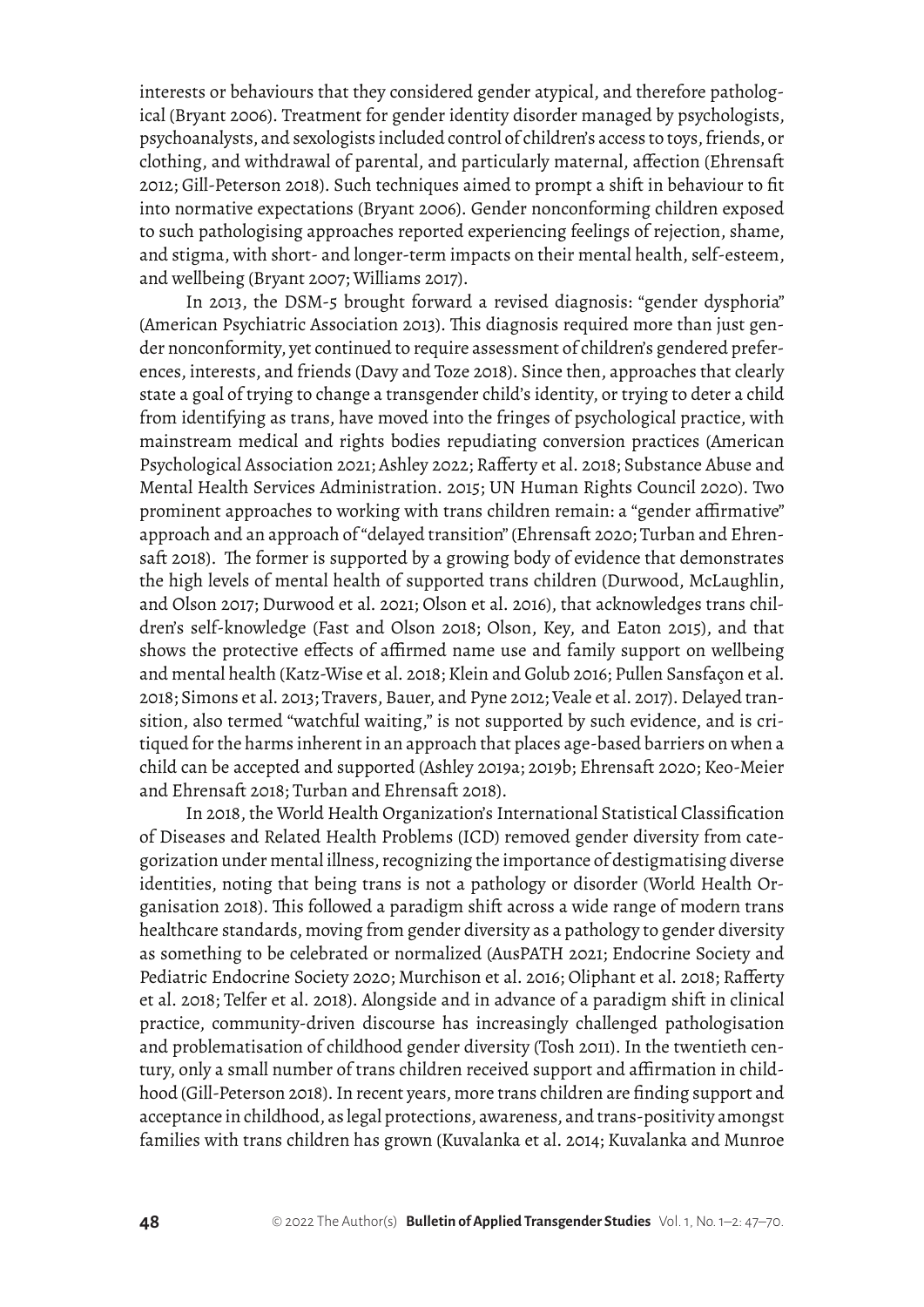2021; Roche 2020). Families of trans children have built support networks, learning from each other's experience, learning from trans adults, and seeing substantial benefits of childhood support and affirmation in place of rejection and shame (Kuvalanka and Munroe 2021).

Despite a significant global medical shift towards affirmative care for trans children, a number of clinics remain tethered to an older approach, including UK children's gender services (including, the Gender Identity Development Service [GIDS] at the Tavistock and Portman, covering England and Wales, and the Sandyford Clinic, covering Scotland; Akkermans 2018). Within the UK, the structure, staffing, and leadership of Children's gender clinics has not significantly changed since the years when childhood gender diversity was pathologised and problematized as a disorder in need of fixing (Akkermans 2018). Within healthcare systems such as the UK, there is no literature on how approaches have adapted to ICD-11, or on whether such gender services are moving away from pathologisation of gender diversity.

A number global and national medical bodies (from countries including Australia, the US, and New Zealand) have published affirmative guidelines for clinics and services working with trans children, outlining the priorities, approaches, and support to be offered to pre-pubertal trans children within an affirmative care framework (Keo-Meier and Ehrensaft 2018; Murchison et al. 2016; Oliphant et al. 2018; Telfer et al. 2018). Within healthcare services that are not affirmative, such as is the case in the UK, the priorities, approaches, and support offered to trans children are less well documented. Limited insights are available into gender clinic practices with younger trans children and their families, with a majority of publications on this cohort written by clinicians themselves (Pullen Sansfaçon et al. 2019). Clinical accounts rarely centre the voices and perspectives of trans children. Moreover, recent articles from children's gender services in the UK have raised ethical concerns, with work described as "judgemental, intrusive… and harmful" and its presentation being experienced as "triggering trauma" (Pearce 2020, 816).

From the UK, a small number of publications have captured experiences and perspectives of trans adolescents and families attending UK National Health Service (NHS) gender clinics (Carlile 2020; Carlile, Butteriss, and Sansfaçon 2021; Pullen Sansfaçon et al. 2021; Horton 2021). These publications have highlighted a range of challenges encountered by trans adolescents, including healthcare interactions characterized by "dissatisfaction, frustration, and distress" (Carlile 2020, 7); youth dislike of "painful" GIDS assessment processes (Carlile, Butteriss, and Sansfaçon 2021, 6); and delays and barriers in access to gender affirming healthcare (Carlile, Butteriss, and Sansfaçon 2021; Children's Right Alliance for England 2016). In terms of trans children's engagements with gender clinics pre-adolescence, no UK research has specifically given voice to the experiences of trans children who engage with gender clinics pre-puberty, with this cohort's experiences and perspectives entirely missing from the data. This research aims to address this knowledge gap, seeking to understand the experiences of trans children in UK gender clinics pre-adolescence.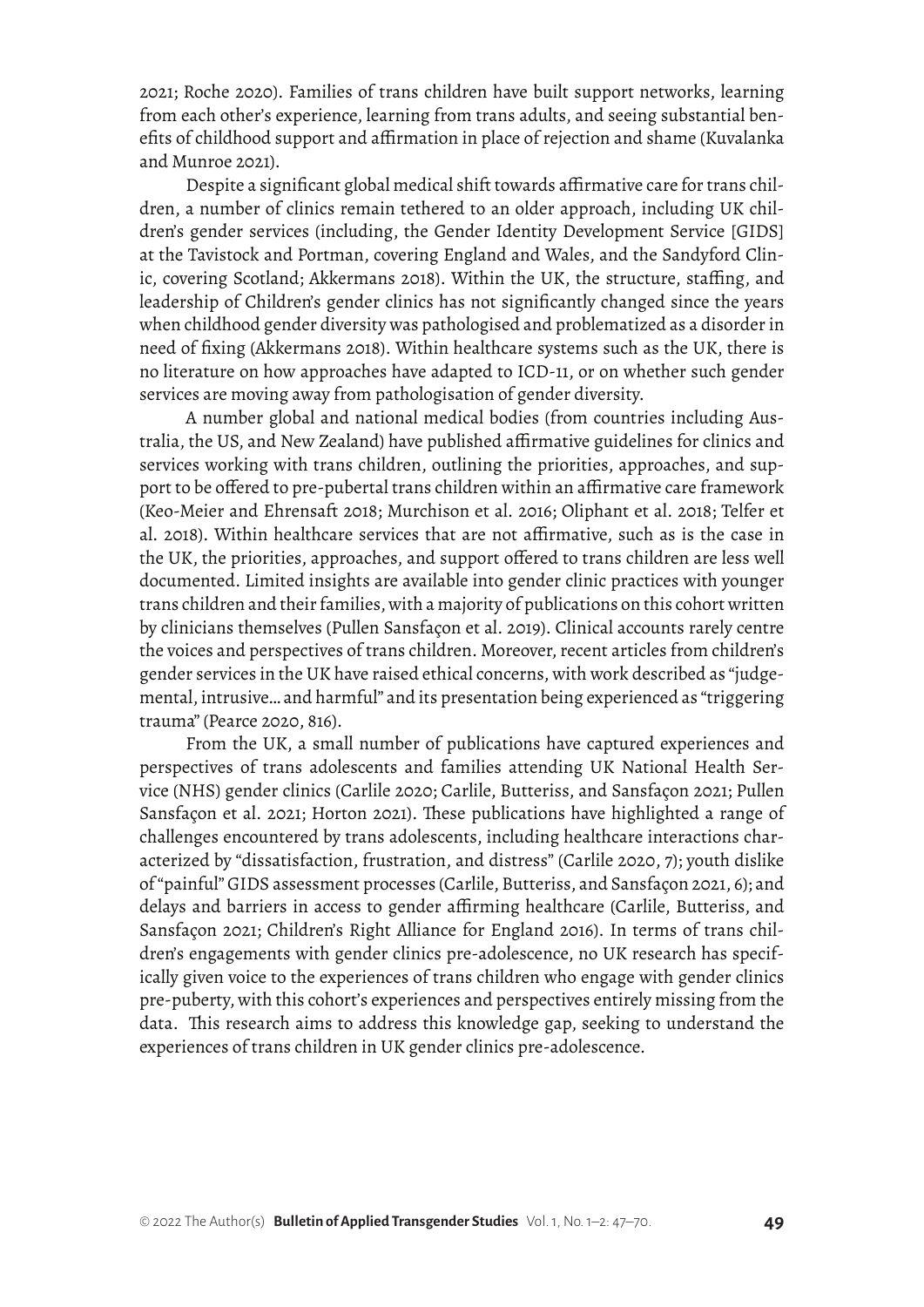### **METHODS**

## **The wider research and study sample**

As part of wider PhD research, data were collected from a primary sample of parents of trans children who socially transitioned pre-adolescence in the UK. Inclusion criteria focused on 1) being based in the UK, 2) being a parent of a trans child who socially transitioned under age eleven, and 3) their child currently being under age 16. This primary sample was accessed through advertisement in six closed support groups for parents of trans children in England, Scotland, and Wales, and supplemented through snowball sampling. Access to hard-to-reach families and children was enabled by the author's positionality as a parent of a trans child, and member of four of these closed parent groups, helping overcome trust related barriers to hearing from this cohort. Thirty parents were interviewed, discussing experiences with 30 trans children who socially transitioned at average age 7 (range 3–10) and whose current average age was 11 (range 6–16). This dataset was then supplemented with direct data from ten of their trans children, average age 12 at time of interview (range 9–16). All parental interviewees were cisgender (not trans), 90% were white, 93% were female, and 23% were disabled. Seventy percent were aged 40–50 years old and 10% were immigrants to the UK. Interviewees had a wide range of levels of household income and a range of levels of education, with 20% reporting secondary education as their highest qualification, while 37% reported a graduate degree and 43% a post-graduate degree as their highest qualification. In terms of sexual orientation, the parental cohort was diverse; 60% of parental interviewees were heterosexual, 7% gay or lesbian, 10% bisexual, and 23% pansexual.

#### **Data collection**

In depth interviews, lasting an average of 2 hours for parental interviews and 30 minutes for children's interviews, generated a rich qualitative dataset. Interviews covered a broad range of topics including experiences in education, experiences with social transition, and interactions with healthcare, including children's gender services. Further research data on parental sessions at gender clinics and experiences in gender clinics as trans children within this cohort reached puberty are explored by the author elsewhere (Horton 2021). This article examines a subset of this broader dataset focusing on trans children's experiences in children's gender clinics before the onset of puberty. Broad exploratory questions included "have you/your child attended an NHS gender clinic?" and "can you tell me about your experience attending the gender clinic in the time before puberty?" These were supplemented by additional interview prompts asking about their initial appointments, their later/recent appointments, how the interviewees felt, or how parents perceived their child's experience. The interview methodology with trans children was flexible and bespoke, with child-friendly unstructured and semi-structured interviews, with data collection approaches adapted to individual child preference, with some interviews conducted one-on-one, some conducted with their parent present, some with their parent asking questions and recording the interview, and one child providing written responses to questions that they chose to answer. Interviews were conducted remotely on a secure encrypted platform between November 2020 and September 2021, during periods of Covid-related lockdown when in-person interviews were not feasible. Interviewees received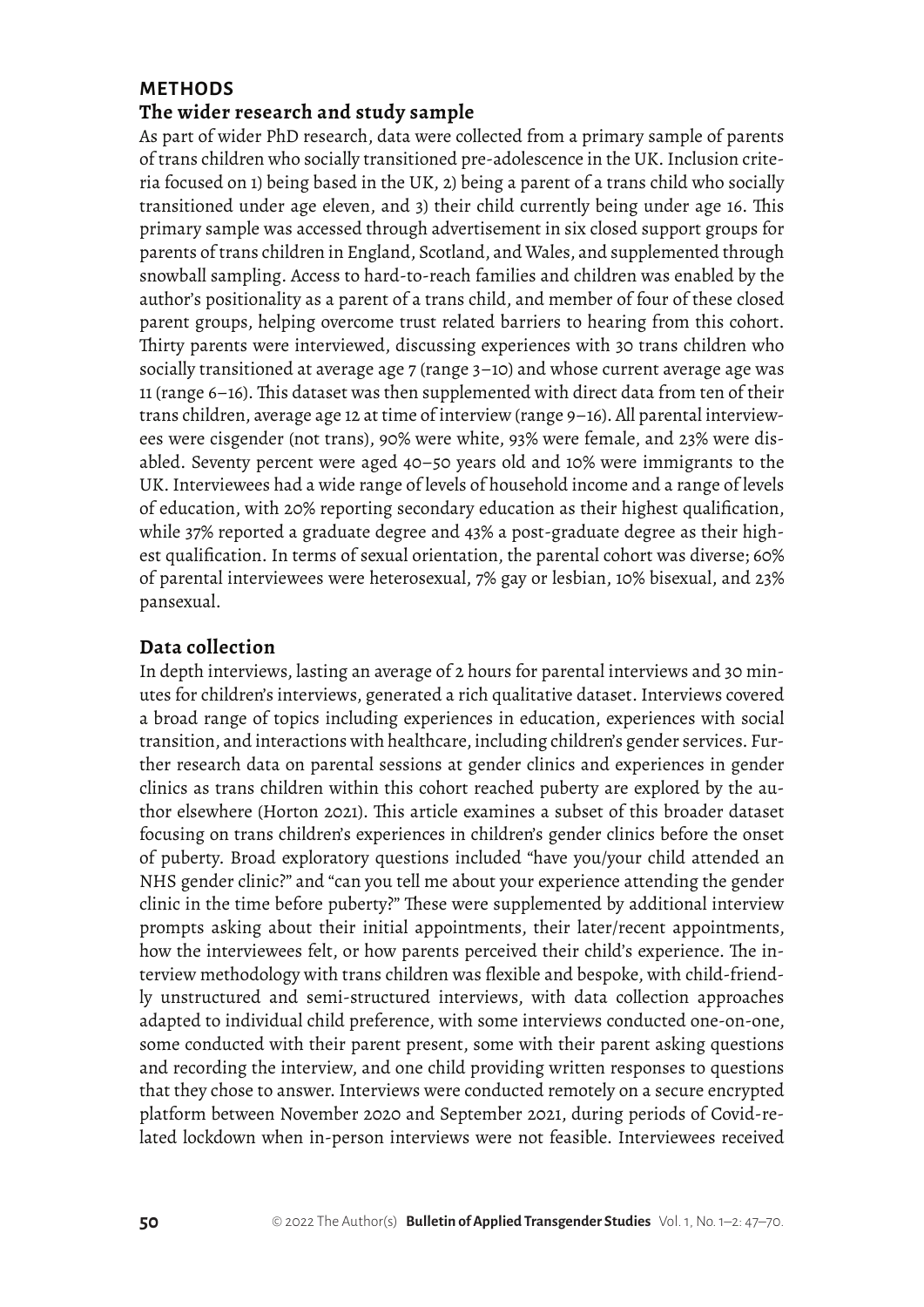research information sheets in advance of participation, with one version tailored for child participants. Parents provided written informed consent. For younger interviewees, parents provided written consent on behalf of their child, with children of all ages additionally providing either written consent or verbal informed assent (Lundy et al., 2011; World Medical Association, 2013). Interviews were transcribed, and transcripts were anonymised, removing identifiable information, including names and locations. Anonymised transcripts were uploaded into NVivo for qualitative data analysis.

#### **Data analysis**

Data were analysed through inductive thematic analysis (Braun and Clarke 2006) to understand interviewee experiences and perspectives, with data-driven development of codes and themes. The analysis comprised re-reading each transcript to become familiar with the data and generation of initial codes through line-by-line or section-by-section coding, coding diversely without pre-conceived coding categories. The initial codes were then reviewed to identify broader themes, with all extracts for each theme collated and re-read. The initial themes were then reviewed, and themes and sub-themes revised to ensure they were internally coherent, consistent, distinctive, and accurately captured the dataset. Each sub-theme was analysed and interpreted, including with reference to existing literature. For each sub-theme, indicative quotations from a range of interviewees were selected to accurately illustrate each subtheme. The analysis accompanying the quotations is recognised as the author's interpretation, acknowledging the role of any researcher in actively interpreting data (Braun and Clarke 2006; Charmaz 2006).

#### **Research ethics**

The research received ethical approval from the author's university, with research ethics informed by best practices in research with trans communities, alongside best practices in research with children (ITHF, 2019; Lundy et al., 2011; Moore et al., 2018; Vincent, 2018). This included recognition of the harms of past pathologising research on trans children and efforts to avoid such pathologisation (Ansara and Hegarty 2012). Additional consideration was given to the ethics of inclusion of parental accounts, use of quotations, and use of terminology, as discussed below.

#### *Parental and child accounts*

This research aims to fill a critical knowledge gap, learning about trans children's experiences in paediatric gender clinics, listening to trans children directly, as well as listening to indirect reports and impressions via the parents who accompanied them to gender clinics sessions. The strengths and weaknesses of including parental accounts are acknowledged. Centring parental voices in trans youth narratives reinforces a history of cis-splaining, paternalism and cis-dominance that has shaped trans discourse, with implications on whose voices are listened to, and whose experiences and views are considered valid (Ashley 2020; Serano 2016; 2018). Trans youth are too often sidelined to a supporting role in their own story, with risk of parental over-simplification, miscommunication, and misunderstanding of trans youth experiences. Trans-antagonistic parental accounts continue to be used to validate pathologising and trans hostile concepts, like the recently coined "Rapid Onset Gender Dysphoria" (ROGD), a dis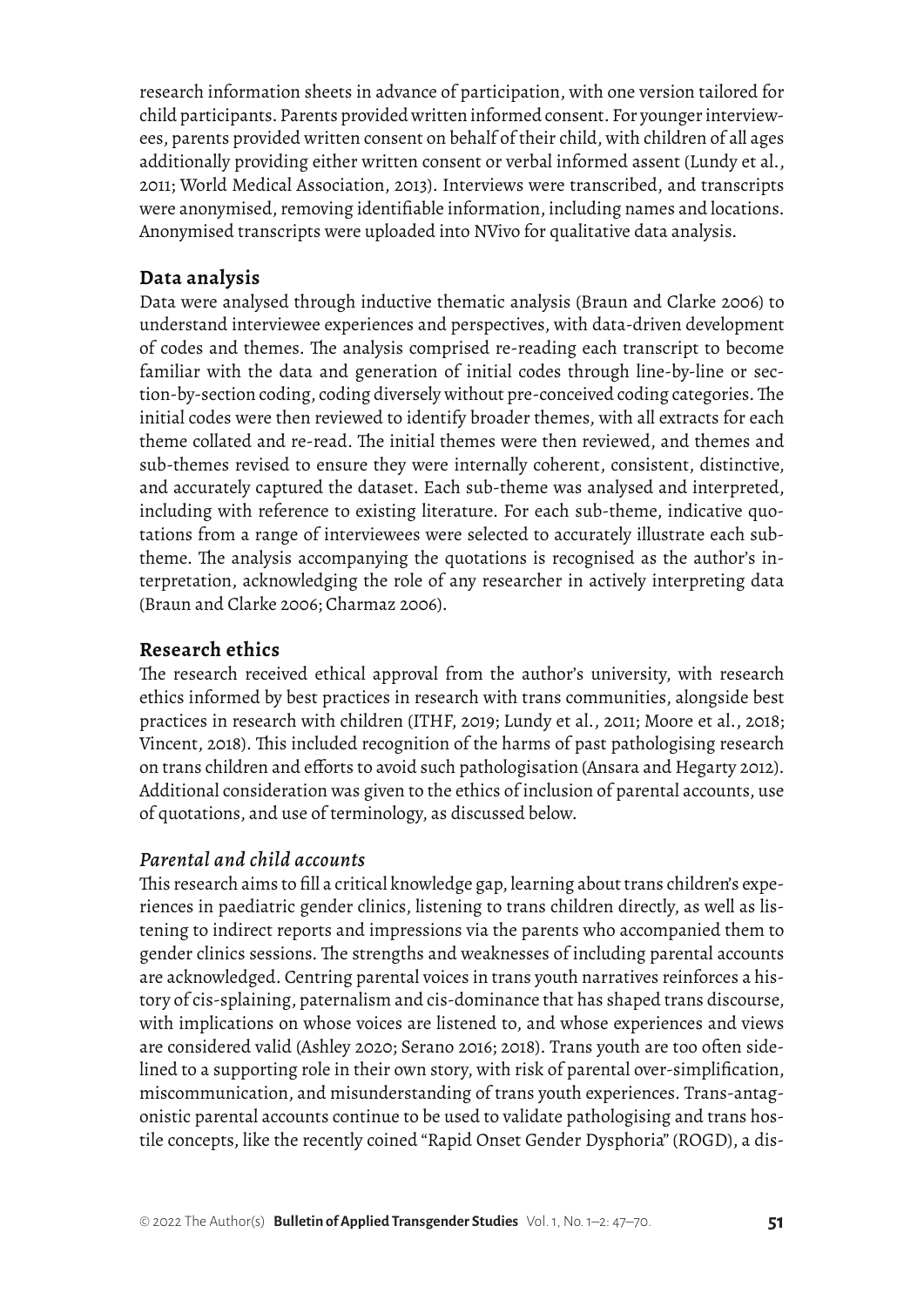credited theory that appeals to non-supportive parents, that infantilises trans youth, and that is used to discourage support for trans adolescents (Ashley 2020; Restar 2020; Serano 2018; WPATH 2018).

While remaining cognizant of these significant concerns, parental accounts are nonetheless proposed as a valuable complementary data source, particularly for pre-pubertal trans children attending gender clinics, for reasons that are both practical and ethical. In terms of practicalities, the primary sample focused on parents of socially transitioned trans children. Parents of young trans children have significant trust and privacy concerns; accessing primary accounts from young trans children without first engaging with their parents would not have been possible for a majority of this sample, with many parents clearly wanting to understand the researcher's positionality and approach before engaging. Research with younger trans children without engaging via parents would have been challenging, with most young trans children isolated from wider trans communities. The sample's average current age is 11, range 6–16, and a majority of UK trans and LGB youth groups only support youth from 13+. Engaging with younger children without parental involvement would also have been practically difficult in terms gaining parental consent for younger interviewees. Other considerations for starting with parental interviewees were ethical.

One ethical consideration was a duty of care to trans children's wellbeing. It was judged important to be aware in advance of children's current context in relation to healthcare, before interviewing on these topics. In the UK, a high proportion of this younger cohort face challenges and traumas in terms of access to healthcare, with ongoing trauma particularly acute at the time of this research. A majority of the children within this sample were directly impacted by the December 2020 Bell vs Tavistock verdict (de Vries et al. 2021), a legal case whose judgement and subsequent interpretation curtailed access to healthcare. The case had immediate and profound impacts on the children in this cohort, and, despite being overturned at appeal, its impacts are still in effect at time of writing.

Awareness of the profound distress caused by this case, and the acute fears and uncertainties surrounding access to essential healthcare, prompted me to adopt a cautious approach, interviewing parents alone first, and then discussing with parents whether they felt their child would benefit from speaking on the topic of pre-adolescent engagements with gender clinics. Several parents, with children in current distress struggling with the impacts of denial of healthcare, advised against interviews with their children while their dysphoria and distress was high. This adult gatekeeping, while admittedly paternalistic, was a decision taken to protect vulnerable children from distressing questions at a time when distress was already high. The author's positionality as a (nonbinary) parent of a pre-pubertal trans child likely influences this approach, having seen from a parent's viewpoint the past and ongoing challenges faced by my own trans child, and knowing (indirectly, to some limited degree) the emotional burden life in a cisnormative and cis-dominant world places on a young trans child's shoulders. Priority was given to avoiding this research being a potential trigger or additional emotional burden on those young trans children who were already dealing with multiple traumas. While some readers will doubtless disagree with this approach, it was in balance the approach selected, bearing in mind the current context of removal of essential healthcare.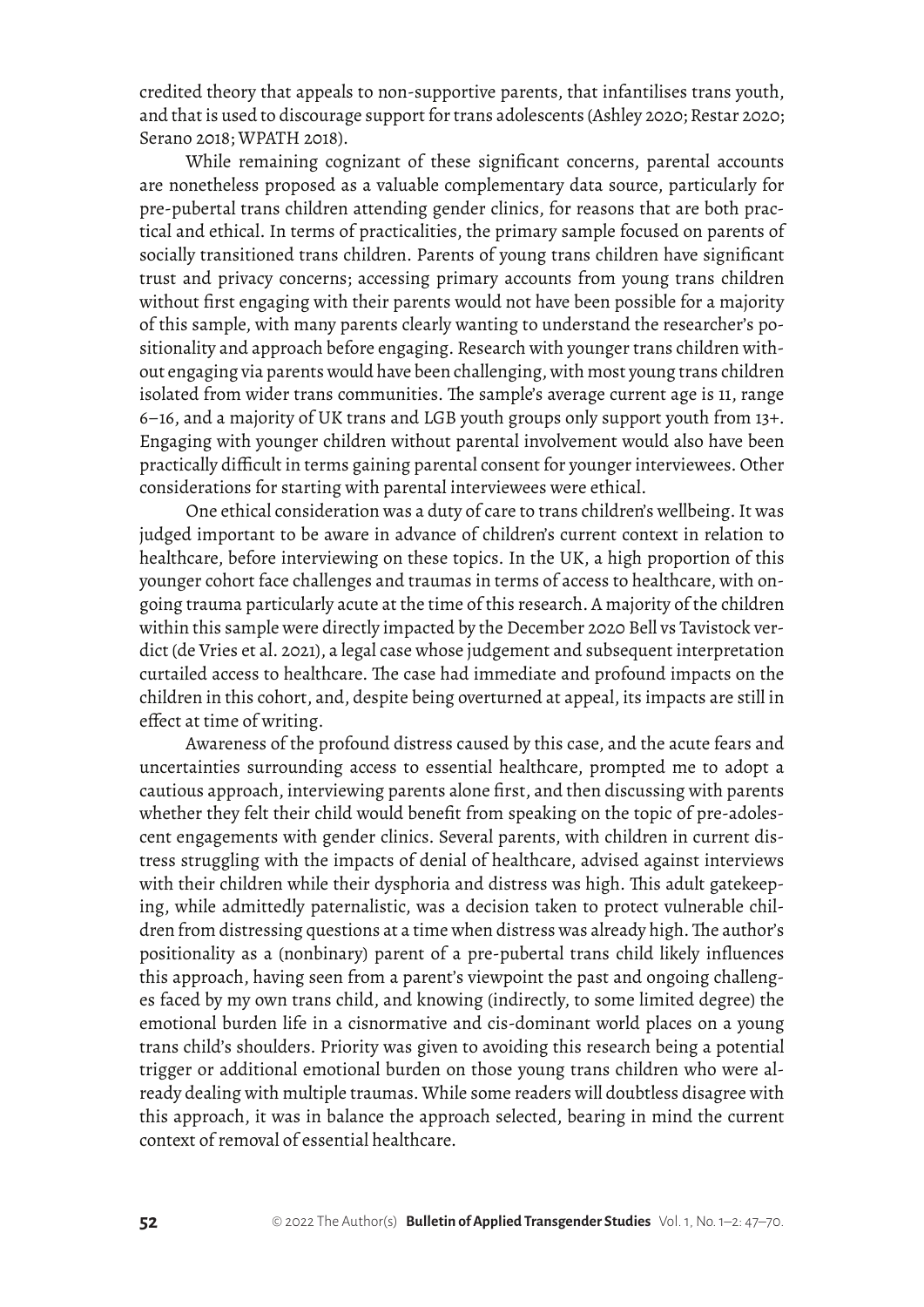A second ethical consideration concerned autonomy and coercion in research with trans children. My positionality as a parent of a trans child and active member of communities of parents of trans children has provided insights into the lack of autonomy, the coercion, and the control that trans children can experience in the UK. I placed a significant emphasis in conversations with parents on highlighting that my desired approach was to open a door to any children who wanted to speak with me, while taking pains to ensure there was no coercion or pressure, and with clarity that there would be no negative consequences of children not participating. A wide number of children within this sample did not opt in to being interviewed, with 10 out of 30 opting to be interviewed. This rate of engagement could be indication of lack of trust in the interviewer; it could equally be indication of the success of a non-coercive approach to research, with many children choosing other more enjoyable activities above participating in an academic interview.

A third ethical consideration for research with trans children was recognition of the harms of pathologisation and problematization. Through my positionality as a parent of a trans child, I am sensitive to the ways in which conversations related to gender or minority status can implicitly pathologise or problematise, especially where trans children receive scrutiny or questions that they are aware their cis peers do not. I wanted to avoid explicit or implicit problematisation in interviews with children, and this informed a child-driven interview approach that shifted away from a semi-structured interview approach to open listening to the topics trans children wanted to talk about. In particular, this entailed avoiding direct questioning on potentially traumatic topics, for example, experiences in gender clinics, unless the child chose to speak on that topic. The approach in this research was to provide space and opportunity for children to share their experiences where they wanted to, while creating space and legitimacy for them to not do so. While I introduced the background to the research at the start of the interview, the interviews focused on topics that the children wanted to talk about. For some children, this moved swiftly on to issues relating to being trans, to gender clinics, to schools, to healthcare. For other children, the conversation focused on subjects such as Pokémon or Roblox, which was an equally a positive outcome. While a majority of trans children did not choose to be interviewed, this was unsurprising, and confirmed the success of an opt in rather than opt out approach to research participation.

These ethical considerations will have reduced the quantity of data provided directly from trans children. Where children did not wish to be interviewed it was important to include insights from parents. In the UK, parents accompany pre-adolescent children to gender clinics, and can be a useful second-hand source of information on children's experiences in those sessions. The risk of parental accounts inappropriately representing trans children's experiences was reduced through a number of considerations: 1) parents spoke about what they saw and experienced themselves while accompanying their child at pre-pubertal child and parent sessions in UK gender clinics; 2) parents spoke about the conversations they had had with their child immediately after clinical sessions, reporting what their child had shared with them about the session; and 3) parents shared their own interpretation of impacts on their child. These parental accounts are particularly important where data would otherwise be missing. Limitations of this approach are revisited in the discussion section.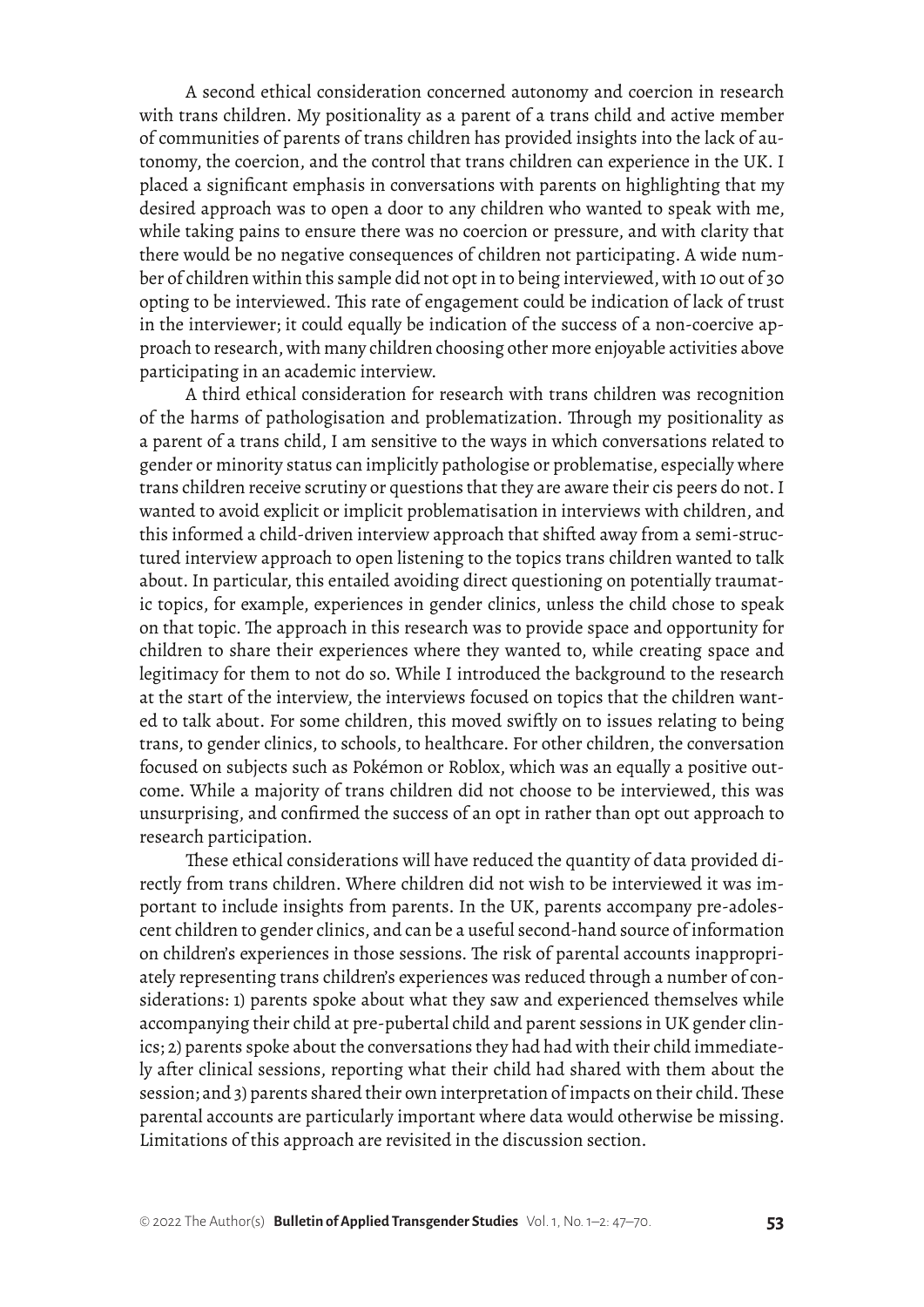### *Quotations*

Research ethics influenced the way in which results are presented, in particular influencing the use of quotations. In qualitative literature, quotations are used to evidence the validity of findings, to illustrate and bring findings to life, and to demonstrate how findings emerge from the dataset (Denzin and Lincoln 2018). Trans children and families attending gender clinics have long experienced control, coercion, pathologisation, and harm—a harm that was easy to perpetuate while those in power both controlled who were able to access healthcare, and simultaneously controlled the narrative, including whose voices were heard within clinical and academic publications. The vast majority of accounts of paediatric gender clinic sessions are written by those in positions of power within those facilities (Pullen Sansfaçon et al. 2019). Trans children and their families' voices are rarely heard in clinical literature, and where their perspectives are included, they are framed and interpreted by those in power. Families of trans children are extremely limited in their ability to speak out about their experiences, needing to safeguard their children's right to privacy and safety, and being unable to critique those with direct power over their lives and their child's healthcare (Carlile 2020; Horton 2021).

This research went to lengths to build trust and ensure anonymity, enabling interviewees to speak up on their experiences. The author's positionality as a (nonbinary) parent of a trans child in several ways is a positive, helping building trust with a hardto-reach cohort. The author's positionality also risks replicating the aforementioned challenges of those with more power interpreting the words of those with less power, recognising my own relative power as an adult and recognising my outsider status as someone who has not been a child attendee of a gender clinic. Informed by these considerations, the research adopts an approach of giving weight and space to interviewee words, presenting a larger than average number of direct quotations, and enabling readers the opportunity to hear directly from the children and families involved in this research. This is part of a research ethics commitment to a) redress the balance of whose voices are heard, challenging the dominance of clinician voices in this arena; b) fulfil a trust-based commitment to interviewees who wanted their voices to be heard, and for whom knowing they would be heard offered cathartic value; and c) recognize the intrinsic value in first person narratives.

## **Terminology**

This paper uses the term "trans child" throughout—a term that resonates with a majority of this sample. Trans youth, a term typically describing those aged 12–24, would omit and erase younger trans children, who make up the majority of this sample. There are instances where those on the upper age end of this sample might be better described as trans adolescents, teenagers, or youth. However, in a small sample, this distinction makes individuals within the cohort more identifiable. In this research, steps were taken to prioritise anonymity, including dis-attributing statements to specific interviewees. An additional consideration was respecting privacy between child and parent interviewees, with some children interviewed in knowledge of their parent, but in privacy from their parent. For this reason, anonymity was afforded precedence over use of more specific and potentially more appropriate terminology, using the term trans child throughout rather than specifying where an interviewee was a trans teen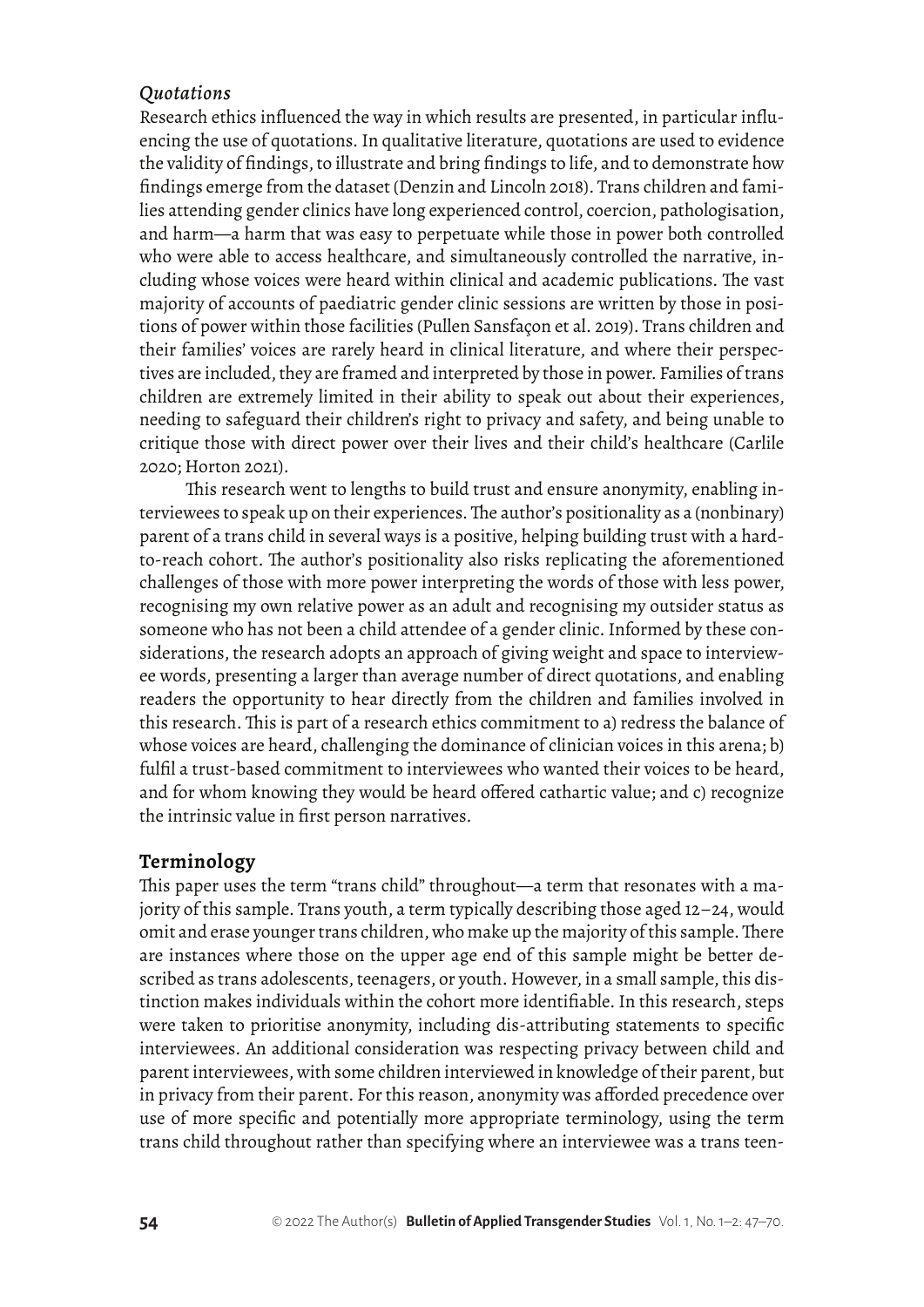ager. Likewise, for the nonbinary children within this sample, use of a more specific descriptor of "nonbinary child," would reduce anonymity between child participants, and therefore the term "trans child" is used as an umbrella term including children who describe their identity as trans and/or nonbinary.

## **RESULTS**

Three major themes are presented: 1) inappropriate assessment of gender; 2) trans children under pressure; and 3) distress and trauma in UK gender clinics. Each theme is explored in turn, illustrated with quotations from parents [P] and children [C].

## **Inappropriate assessment of gender**

The first theme encompasses parent and child perceptions of inappropriate assessment of trans children's identities, with sub-themes on conflation of gender identity, expression, interests, and sexual orientation; and on the problematization of gender diversity.

## *Conflation of gender identity, expression, interests, and sexual orientation*

The first sub-theme examines perceptions of a conflation of gender identity with gender expression, gendered interests, or sexual orientation, in clinical assessments. Parents and children interviewed in this research displayed a nuanced understanding of gender, distinguishing between gender identity, gender expression, and gender stereotypes. A number expressed surprise or frustration at gender clinicians conflating diverse aspects of gender. One parent was critical of assessments that asked about their child's hobbies or hairstyle preferences:

> Some of the assessments are troubling. They're obsessed with the stuff and choices—which I just don't think has really any real relation to your gender identity at all. Sports and hairstyles—I don't think that has anything to do with who we are, I think that's just what we enjoy. [P]

Another parent, described sessions where their trans child was asked detailed questions on their preferred gender expression:

> Then my child would be given worksheets about gender expression… and, like, which of these stick figures with particular hairstyles and clothes do you most identify with. And so, you know, we were trying to stay really patient and calm. [P]

Both of the above examples highlight parental frustration at clinicians assessing gendered aspects of their child's interests or presentation. A number of parents raised concerns that their child's clinician seemed to hold stereotyped and outdated views on gender diversity.

As trans children in this cohort became slightly older, but still before the age of puberty, clinicians increasingly focused on a child's sexual orientation. Parents in this sample were surprised to see clinicians questioning pre-pubertal trans children on sexual orientation. For example, one parent stated, "I mean, the obsession with sexuality is bizarre" [P]. One parent considered conflation of gender identity with sexual orientation as misplaced: "[Clinicians have said] you have to wait until you're a teenager til you know who you're sexually attracted to before you can decide who you are. And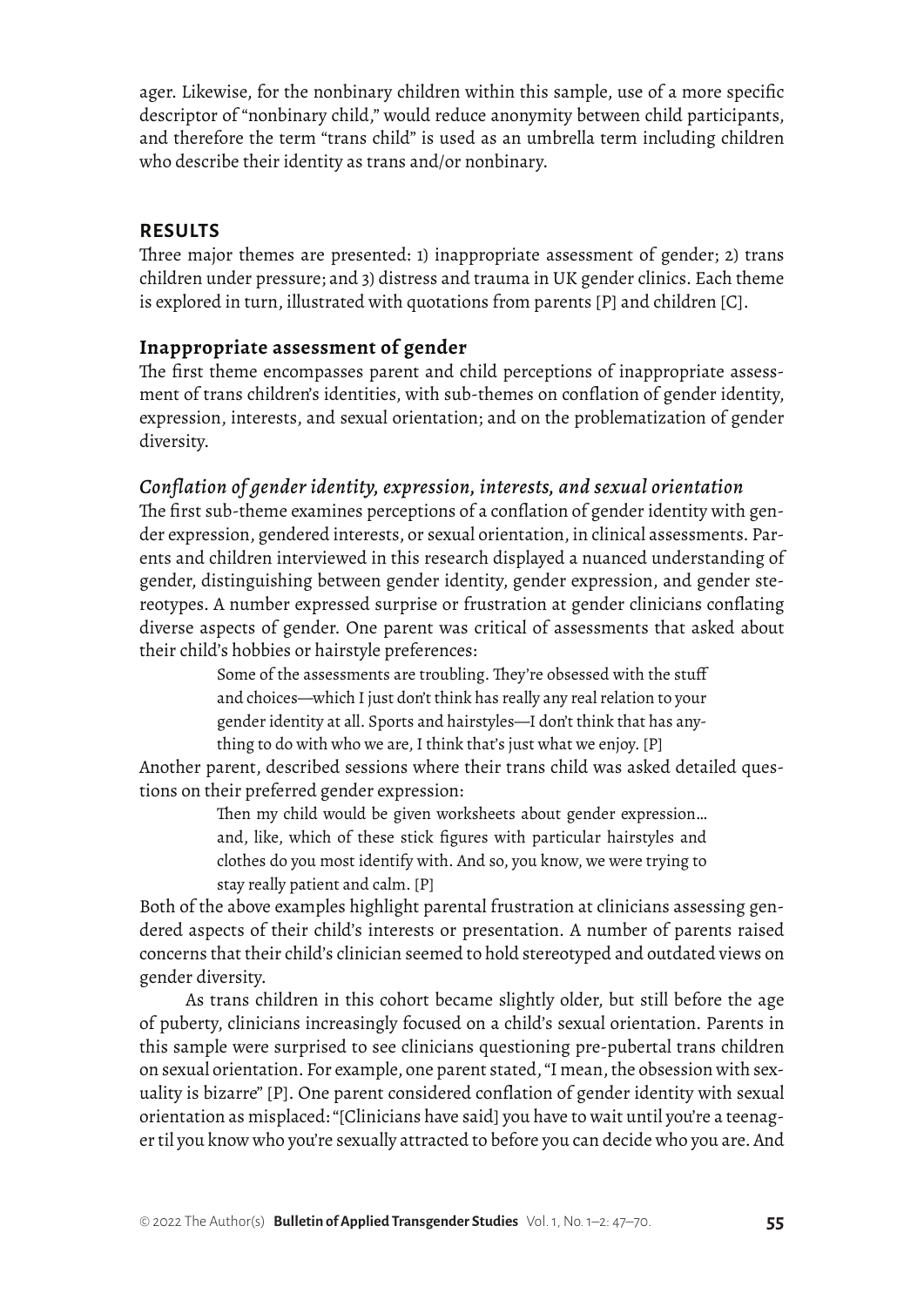like, I've called that out as bullshit" [P]. Other parents questioned the appropriateness of expecting pre-pubertal children to identify or articulate their sexual orientation, a task not demanded of cis children, nor indeed of cis adults, as articulated by this parent:

> He [the clinician] said …we'd need to understand his sexuality... [We couldn't start affirmative care] until we've definitely identified [Child's] sexuality. And I was like, whoa, wait a minute. I'm a grown woman. And I don't quite know exactly what box I'd want to tick. So why the hell are you asking him to pigeonhole? …it's totally inappropriate. [P]

## *Problematisation of gender diversity*

A second sub-theme considers problematization of gender diversity in children's engagements with gender services. The children in this cohort, socially transitioned and supported at home, engaged in assessments that stretched over many years. One child described gender clinic sessions as "awkward and boring" [C]. An 11-year-old who had been socially affirmed for many years, described it thus:

> Often, I just think it's a bit pointless, because like, what is the aim of this, like to make sure that I'm definitely trans, because I know that. But you, kind of, like, need to do that, to like get hormone blockers and stuff, right? [C]

This 11-year-old found the process unnecessary and unhelpful. Parents of other trans children in this sample felt the same:

> [Child] is like, what am I meant to talk to him about? Like, I've got nothing to talk about, like, do I tell him that I've been like skipping in the garden like … shall we talk about [hobby]? And it's like, literally they have nothing to talk about. [P]

Another parent highlighted the undefined scope and lack of clarity on purpose of prolonged assessment:

> We've been going since [Child] was 8, and he's 12. And it was only when I said, "How is the assessment coming along?" And they said, "Oh right, well, we need to have six appointments in order to do the assessment? And I said, "Well, what have we been doing all these years then?" And they couldn't really answer me. [P]

Parents described children with self-confidence and trans-positivity, who saw no problem in being trans, with such children seeing no purpose in clinical conversations about identity.

[Child] doesn't really understand what the point of her being there is. She just thinks she's gone for a chat. She doesn't feel a need to talk about her being transgender, because she doesn't really see it as an issue. [P]

Children and parents alike in this cohort were not clear why prolonged questioning was required, seeing this as an indication of entrenched problematisation of gender diversity. Trans children themselves shared their frustration of having to explain their gender to (cis) clinicians who saw the world in very cisnormative and heteronormative terms. One child commented:

> I'm pretty sure everybody working there is a cisgender heterosexual person, which is surprisingly normal for clinics that care for not cis-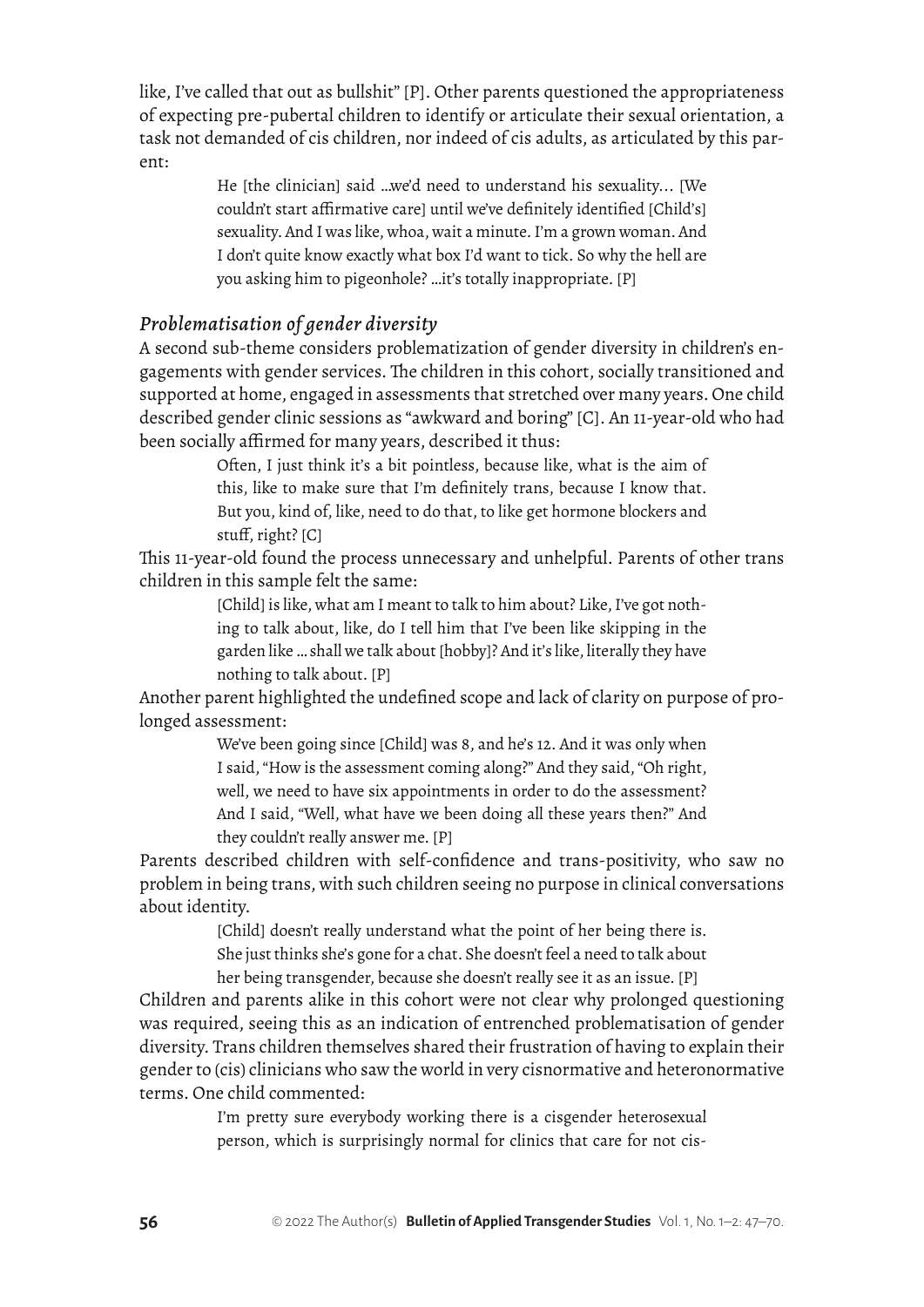gender not heterosexual people, which is kind of really scary. [C] Another child felt adult clinicians were unenlightened and unqualified to understand or give advice to them, saying "I think my friends are better than counsellors. Yeah, they'd probably understand" [C]. Trans children questioned the assumption that clinicians they regarded as cis and straight would be at all qualified to talk to trans children about gender or identity or about the challenges of being trans in a cis-dominant world.

The findings across this theme highlight experiences of inappropriate assessment of gender, with children and families raising concerns about assessment of gender expression, interests, and sexual orientation. These findings align with literature on trans adults' experiences, with examples of a need to simplify or perform a stereotyped gender to meet the expectations of cisnormative clinicians (Pearce, 2018; Vincent, 2020). Research has highlighted examples where trans adults deviating from a normative trans narrative faced additional scrutiny from clinicians, including potential denial of access to healthcare (Pearce, 2018; Riggs et al., 2019; Vincent, 2020), or past criticism of adult gender clinics categorising and (de)legitimising gender based on an individual's sexual orientation (Pearce 2018). The findings examined here also echo experiences shared by trans teens in current UK gender services, who highlight areas of inappropriate assessment of gender (Carlile 2020).

#### **Trans children under pressure**

The second major theme considers experiences of trans children being under pressure, with sub-themes on trans children forced to defend their interests and identities; "proving themselves" trans; enforced questioning; and children being assessed to an unknown standard, by clinicians who they did not trust.

#### *Trans children forced to defend their identities and interests*

The first sub-theme considers experiences of trans children placed under pressure, required to defend or justify their identity or interests. One parent shared an example, describing a gender clinic session with a then 7-year-old trans boy, a child who had asserted himself as a boy from a very young age, who at that time had been socially transitioned and affirmed as a boy for a year.

> She took him next door, and was showing him videos of strong women, so women who did, you know, strong athletes or women who did very manly things, and was telling him that it was okay, he could still be a girl and do manly things. And did you know that you don't have to—you don't have to change your gender to do these things. [P]

The clinician undertook this in a room away from his parents, and they only learnt about it afterwards, when their son reported it back to them. The parent felt this approach was inappropriate for their child on a number of levels. For one, they felt it conveyed a clear message to their son that the clinician considered him to be a girl; there was no parallel discussion on the diverse ways in which boys can express themselves. The parent felt this invalidation from an authority figure was potentially harmful for their child. Secondly, the parent reported that their gentle child, who was uninterested in strength, found the clinician's focus on strength or athleticism bewildering. The parent also perceived in the encounter an unspoken assumption: that a strong six- or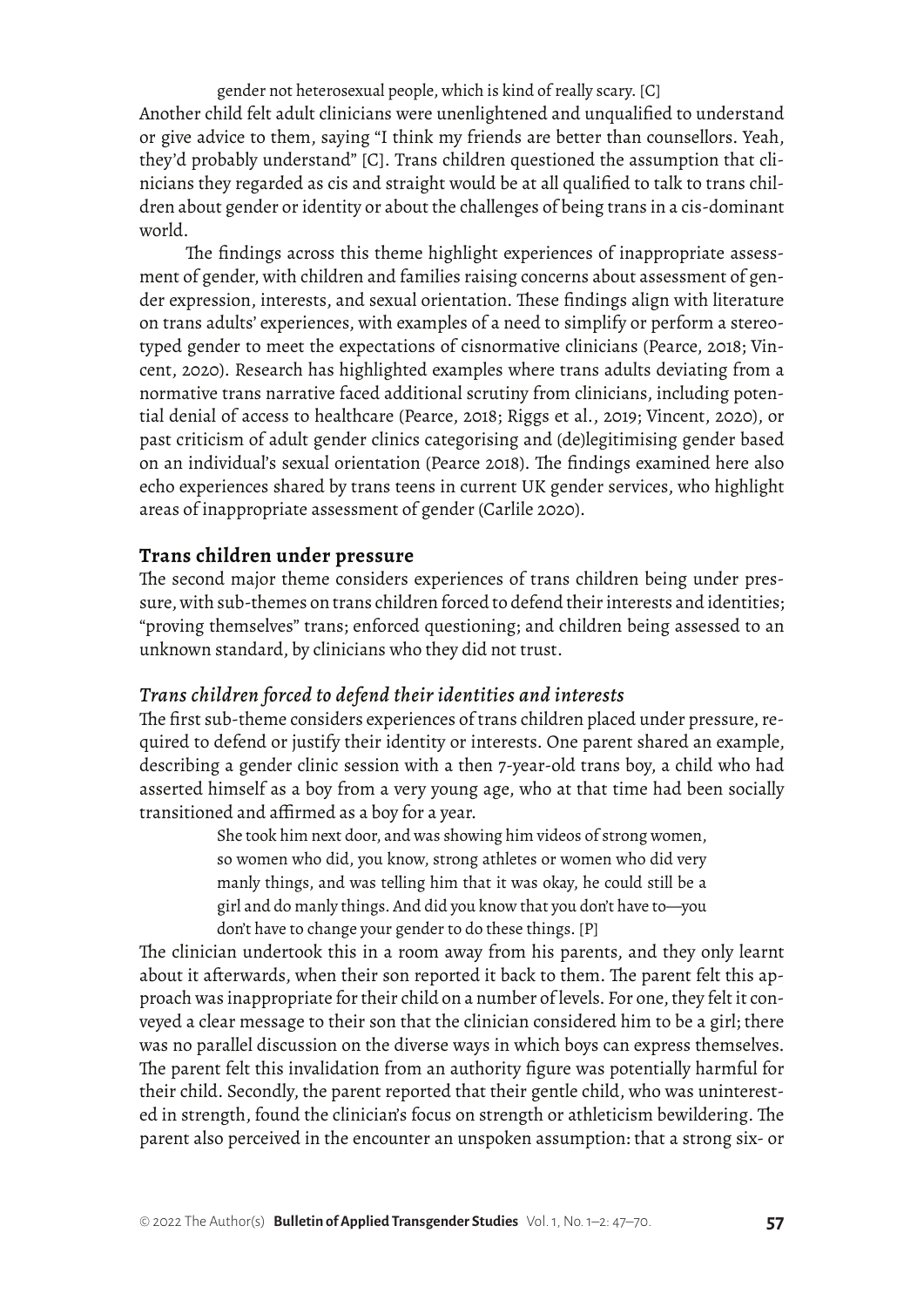seven-year-old girl might find it easier to identify as a trans boy than a sporty girl. The parent felt this assumption displayed no understanding of the immense cisnormative and transphobic pressures on a young child, including often from parents, not to assert a trans identity. Overall, the encounter created a breakdown in trust, raising serious concerns amongst the parents, who thereafter refused to let the clinician see their son alone. The parent speculated that this clinician's approach could have a far greater negative impact on any trans children who were vulnerable, especially those facing rejection and dismissal from their family.

Other families reported clinicians challenging children to defend their hobbies, clothing or friends.

> They'd ask how's your weekend, and she'd mention, you know, having a lightsaber battle in the garden with her brothers. And they would just jump on that. And she would say to them, but all of my friends who are girls play lightsabers, and Pokémon, and climb trees, why can't I? Why are you asking me about it? That doesn't mean I'm not a girl. And yet, that's what they were fixated on every time. [P]

This parental experience raises an important point: that trans children face clinician-directed scrutiny of their interests or hobbies in a manner that would not be accepted for cis children. Trans children were expected to perform gender, or to defend their gender, to an unknown and unmeetable standard. Another parent noted their daughter being challenged on her clothing choices: "They'd challenge her] if she was wearing jeans, despite the fact she was sat next to her cis mother in jeans" [P].

### *Proving yourself trans*

A second sub-theme relates to trans children being required to "prove themselves" trans. A majority of parents spoke about this theme, as exemplified by this parent: "It's always about to kind of prove that she's really trans" [P]. Another parent contrasted a "prove yourself" approach with the provision of emotional support: "Tavi [Tavistock Gender Clinic] aren't offering emotional support, because actually, that doesn't seem to be what their remit is. They seem to be about picking you apart and making sure that you prove yourself trans enough" [P]. Parents raised concern that a process centred primarily on assessing their child's identity was not beneficial to their child's wellbeing:

> There's never been a focus on "We believe who you are. What are the things in your life that make it difficult? And how can we enable you to cope with those things better?" The stuff that would actually be helpful. None of that, none of that. [P]

Another parent described the identity assessment as debilitating for their child: "This combative 'prove yourself trans enough' approach… it's intensely debilitating to go through their process" [P]. Parents knew their child was being assessed on their transitude (Ashley 2018) and felt that any area of deviation from a stereotyped narrative of their affirmed gender, or any deviation from a stereotyped trans narrative, would be counted against them. A number of clinicians had expressed opinions that trans children who were friends with children of all genders, who enjoyed toys or activities that are enjoyed by a range of genders, or who did not dress in a stereotyped manner, were not likely to be 'really' trans.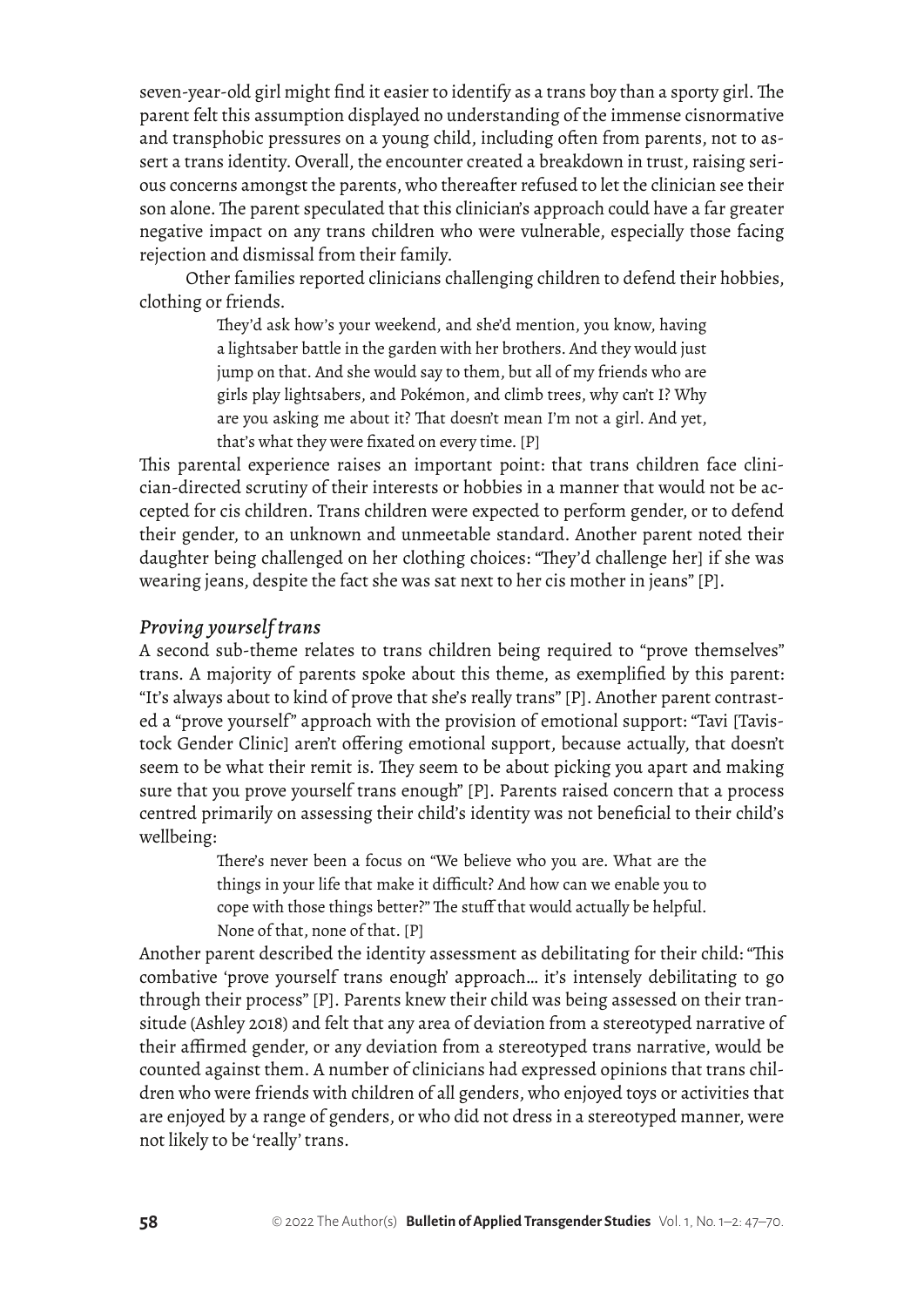Several trans children and parents also raised concern that clinicians expected a stereotyped narrative about gender dysphoria. One child commented: "Because I don't have enough dysphoria, because I don't act trans, or because whatever reason, they think is valid to invalidate someone" [C]. A number of clinicians challenged children on the legitimacy of their gender dysphoria, arguing that non-typical accounts of dysphoria would make them ineligible for future medical interventions. Clinicians challenged children if their dysphoria manifested in individualised ways, delegitimizing their experience if their dysphoria related to social dysphoria, or if their dysphoria related to future secondary sexual characteristics more than dysphoria with primary sexual characteristics.

## *Enforced questioning*

One parent referenced an expectation that their child would answer any and all questions put to them: "I think he would say that he feels that he has to" [P]. One parent expressed frustration at her child being expected to answer questions in a clinical context on topics that would not be expected of cis children:

> But it's the clunkiness of the way that they do things like that. The fact that they feel that that is appropriate. I think any other child, you know, a cis child, being expected to sit with someone that they've met a couple of times, or maybe never met before, and be asked those kinds of questions. [P]

Another aspect of pressure noted by parents, was a tendency for clinicians to return to the same questions appointment after appointment, with parents making a comparison to interrogation. Parents felt that discussions were shaped by the topics that clinicians felt children needed to be pushed on, not driven by the challenges children wanted to talk about, as shared by one parent:

> Every time it was that push with them, having that conversation, well, you know, you've got a friend, why don't you tell your friend. You know, he sounds like a really good friend, I'm sure he'd be fine with it. And you know, [Child] having to defend his right to not say anything. [P]

A parent summarised the approach of returning to questions where a clinician was dissatisfied with a child's answer as "like torture. Drip, drip, drip" [P]. Parents pointed out that their cis children, and cis children in general, are not pushed so hard to answer (repeated) questions in such a clinical encounter.

### *Assessment to an unknown standard, by clinicians who they did not trust*

A fourth sub-theme, was children being assessed to an unknown and unclear standard, by strangers with whom they did not have a trusted relationship. Several children found the experience of being expected to talk about sensitive and personal topics with adults who were complete strangers both invasive and emotionally exposing. In a large number of cases, clinicians changed frequently, due to the high staff turnover in UK children's gender clinics, and children were expected to open up on demand to new clinicians who were complete strangers, who had not earned their trust. These sessions were likely to repeat ground that children had already faced questioning on from earlier clinicians. One child commented: "There were two people I was talking to, and they were both strangers, I didn't know them… I don't really want to talk about being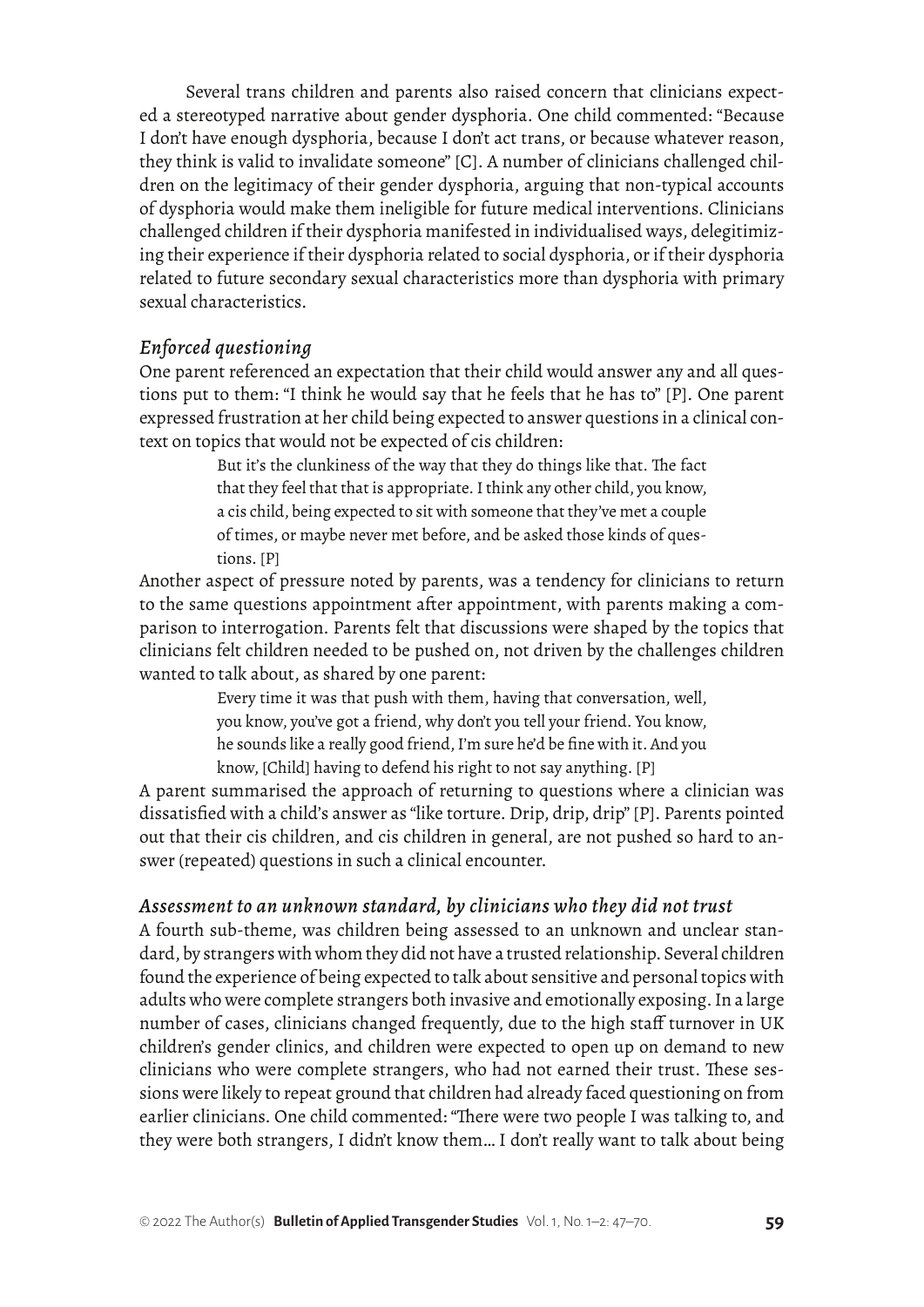trans to complete strangers" [C]. Parents talked about the additional challenges and stresses on children who could not open up in clinical interviews. One parent spoke of the pressure on their autistic child to speak openly in front of strangers:

> There's additional stress with her being autistic. The expectation that she should be able to talk very openly. I mean, for any young person, to talk really openly to strangers about something as intimate as their body and their gender identity… [P]

Parents felt that clinical encounters were insufficiently child-friendly, with children expected to speak in situations where they were uncomfortable. A parent described clinicians with little understanding, or little care, of the need for a child-friendly safe environment:

> [Child would have their teddy] cuddling it, or sit on my lap, and [the clinician would say,] "Why you sitting on—you don't need to sit on your mum's lap. Go on, get off your mum's lap. Go sit on your own chair. You don't need your teddy. Put your teddy bear away." And I just think, do you know what? He's [age], you're taking him to a really strange place, and you're asking him all these questions. And he's a child. I think that's where the relationship that was supposed to have been built didn't happen. Because it was very judgmental. [P]

The topic of trust was raised by a number of interviewees, both parents and children, with children's trust in their clinicians decreasing over time. Children who disliked and distrusted their clinicians were expected to continue engaging with the service or face withdrawal of eligibility to access healthcare at puberty. As one child said, "I have zero trust in Sandyford [Gender Clinic] whatsoever. And I would say that to their faces" [C]. A parent concurred: "I've said that really clearly to them: she doesn't trust you. You've lost all her trust" [P].

The findings across this theme highlight experiences of pressure in clinical interactions, with children pushed to defend their interests, children expected to prove their transitude, children feeling forced to answer (repeated) questions, and children being assessed to unknown standards by clinicians who they did not trust. These findings align with wider literature on experiences of coercion and control in trans healthcare, as well as literature on trans normativity in psychology, and the persistence of a stereotyped trans narrative (Pearce, 2018; Riggs et al., 2019; Vincent, 2020).

### **Distress and trauma in UK gender clinics**

The final theme in the dataset was trans children experiencing distress and trauma in pre-pubertal gender clinic assessments. A number of parents described their child finding sessions traumatic or upsetting. One parent referenced that repeated distress and trauma resulted in their child completely refusing to engage: "She was five and a half when we first went. I think between five and a half and nine, we went six monthly. … It was so traumatic. … The last few sessions [Child] refused to engage with them at all" [P]. Parents described a pattern of distressing sessions: "We know coming out of it, probably one or both of us is going to cry. … Something's going to be upsetting. Or something really stupid is going to be said or asked of us" [P]. Other parents used emphatic language to describe their child's dislike of the gender clinic. As one said, "[Child] won't leave me. She hates being there" [P]. And another: "We still unfortunately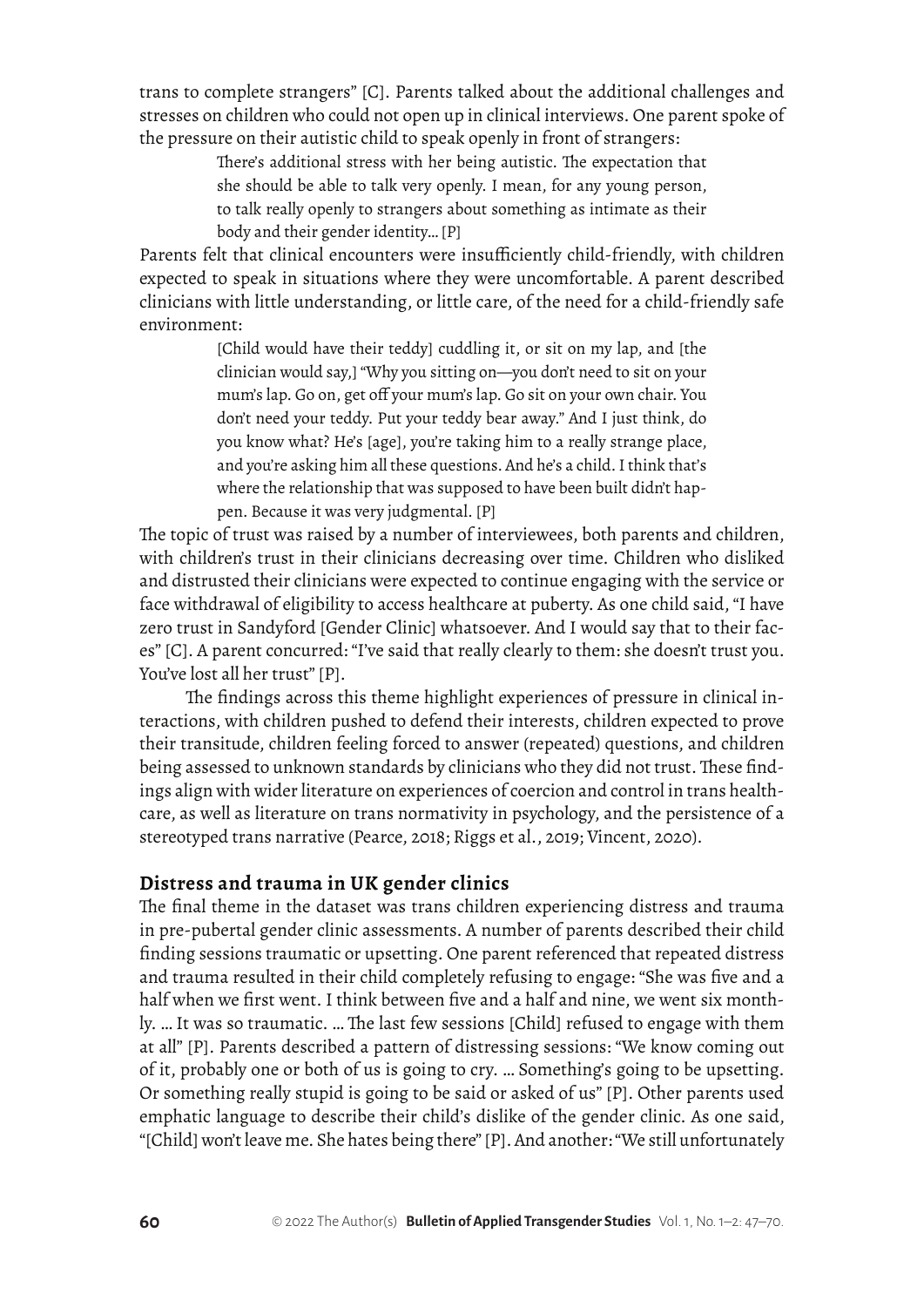have got the same therapist now who [Child] absolutely hates with a passion. … She's very judgmental" [P].

Parents also referenced their child's need to recover emotionally after each session. As one said, "It always takes it out of her emotionally. She always goes very quiet. … It's very draining, the appointments. … They are a bit of an endurance test. I can't say we ever look forward to them" [P]. Another expressed similar experiences: "On the way home, we would rant about how awful it had been. Because it was so unpleasant, and get it all out of our system. It's quite a long drive, so it was sufficient time" [P]. One child commented similarly: "[After a gender clinic session] I used to feel neutral, now I feel worse" [C]. A parent described gender clinic sessions having a significant negative impact on their child: "It was an emotional unpicking of who she was. It's never been therapeutic for her. It's always caused massive fallout. The build-up before and after appointments have been some of our most stressful periods" [P].

A number of interviewees described children feeling compelled to answer questions they found uncomfortable or inappropriate. One child emphasised: "[Sessions are upsetting] when we talk about genitals and bodies" [C]. A number of parents emphasised the distress their children displayed when forced to talk about their bodies in ways that made them uncomfortable, with no clear rationale for putting children through such questioning. One parent, themselves experienced in working with vulnerable children, found their child being questioned on underwear inappropriate"

> So, when he was like, okay, so what pants are you wearing today? I was like, my whole kind of like, all of my safeguarding training and all that kind of stuff like just prickled of like, how dare you sit and ask my child about their underwear? Like, why is that appropriate? Why has it got anything to do with you? [P]

Other parents noted their child being asked intrusive and distressing questions about their body. For instance, one parent reported their child being told "we've got to talk about your genitalia. We've got to talk about do you touch them in the shower or not when you're cleaning" [P]. Another parent emphasised that trans children are routinely put through questioning that would not be accepted outside of a gender clinic:

> That's a traumatic experience. Like, if that was any other stranger. You'd be calling the police. You wouldn't just be going, oh, yeah, we've got to do this. And we're gonna have to tolerate it because we want to get support. It's disgusting. It really is disgusting. [P]

A majority of interviewees described incidents of trauma, distress and discomfort; yet trans children were presented with few options to enable them to disengage from harmful processes, distressing questioning, or toxic individuals. Several parents speculated on the harm embedded in a system that taught trans children to endure poor or abusive treatment. One child summarised their experience of powerlessness and intimidation: "Of course, I'm intimidated by them. They're terrifying. They have all this power to control my life. Who wouldn't be scared of that?" [C].

These accounts of how trans children in the UK experience engagements with gender clinics bring to mind literature from those who attended, and were harmed by, children's gender clinics in past decades (Bryant, 2006). Bryant wrote of his experiences many years afterwards, whereas this research enables at least some insights into how trans children in the UK are experiencing gender clinics in the present.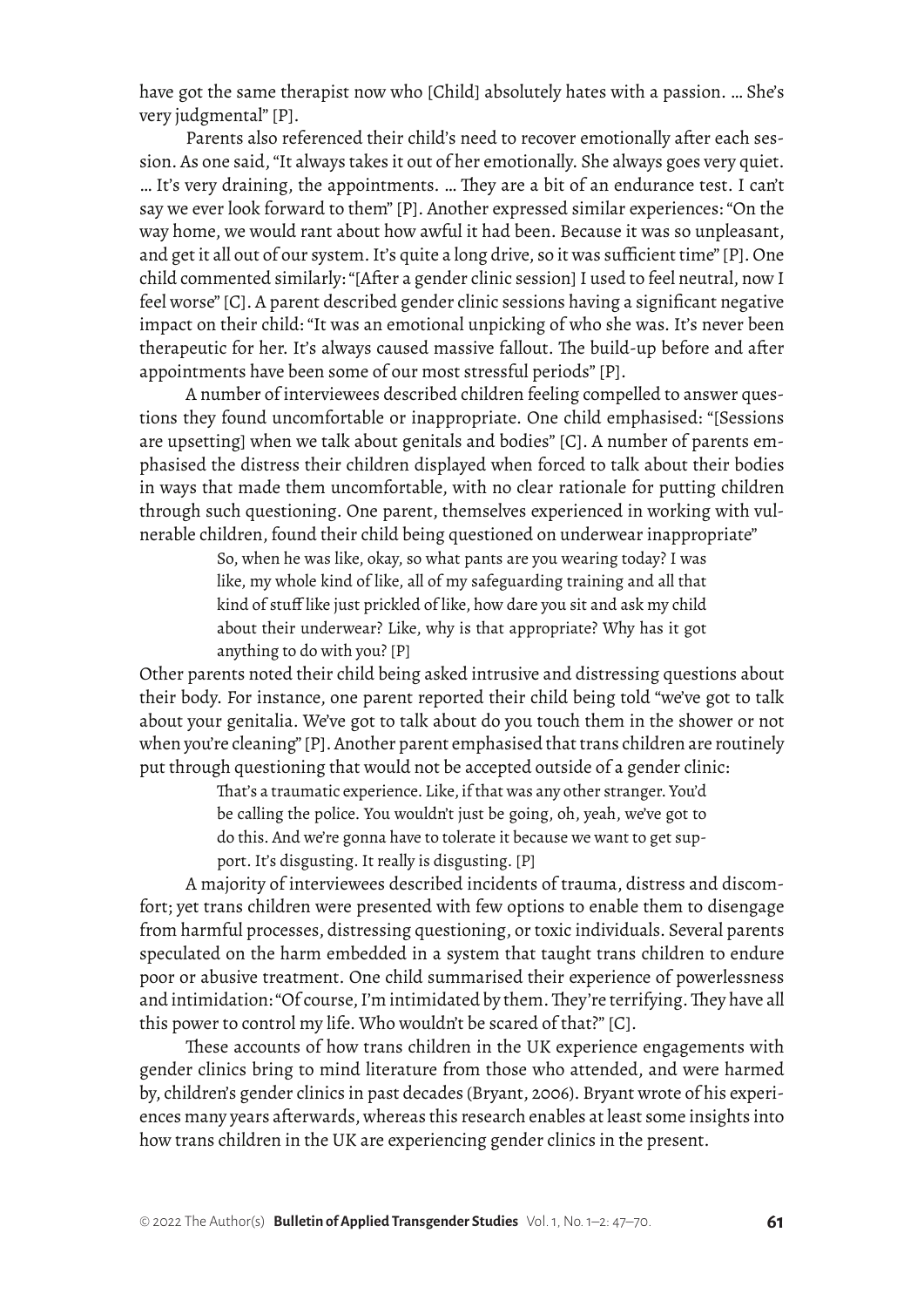#### **DISCUSSION**

The themes emerging from the dataset highlight a range of concerns trans children and their parents have with current paediatric gender clinics in the UK, namely the sole NHS children's gender clinic for England and Wales (GIDS at the Tavistock) and the sole children's gender clinic for Scotland (Sandyford). Interviewees raised concerns on the what they saw as an inappropriate focus on broad aspects associated with gender, including clothing preferences, hobbies, toys, and hairstyles. Interviewees perceived these questions as outdated, stereotyped, and unrelated to trans children's needs. Trans children were put under pressure, challenged on their identity and interests, and left feeling the need to prove themselves and their identity. Trans children were expected and required to answer questions from strangers to pass an unknown assessment standard. Children were expected to do this in stressful environments, where they were expected to open up and answer any and all questions, regardless of their relevance, appropriateness, or the child's comfort. Interviewees highlighted a range of examples of distress or trauma, with trans children finding pre-adolescent assessments upsetting, invalidating, or harmful. Areas of questioning that would not be accepted for cis children, including on bodies, on sexuality, on clothing, and on hobbies or interests, appeared standard for trans children.

A cross cutting issue that is not directly explored in this paper is the power dynamic between UK paediatric gender clinics and trans children. Many parents within this sample spoke of the potential consequences of disengagement from the gender service, mentioning a wide range of potential repercussions for a trans child and their family, including potential social services involvement, potential problems with schools and GPs, and potential custody issues for children in separated families, alongside an ever-present fear of denial of access to NHS medical care at puberty. These issues are further explored in a separate paper (Horton, forthcoming). Trans children and families were forced to choose between accepting harmful prolonged assessments, assessments that spread across many years without end, or risking the uncertainties associated with disengagement from paediatric gender services. This power dynamic between gender clinicians and trans children places the aforementioned experiences of harm into a broader context of cis-dominance over trans children.

The above insights into UK pre-pubertal children's gender services reveals a system that is not centring the wellbeing of trans children. The service prioritises an extended assessment of trans children's identities, with a greater emphasis on assessing hobbies, expression, or interests, than on listening to and affirming trans children's self-conception. Extended coercive assessments reduce trust between child and clinician, with clinicians appearing uninterested in supporting trans children in the areas where they might be struggling, such as dealing with cisnormativity or transphobia. The approaches highlighted above suggest a continued problematisation of childhood gender diversity—after all, cis children are not required to attend gender clinics to have their hobbies, interests, or identities scrutinised. This continued problematisation of childhood gender diversity appears to run counter to recent global developments, in particular the de-pathologisation of gender diversity as endorsed by the World Health Organisation in ICD-11 (World Health Organisation 2018). The UK's approach also runs counter to a growing body of research on supporting trans children's wellbeing. Research emphasises the importance of family support (Katz-Wise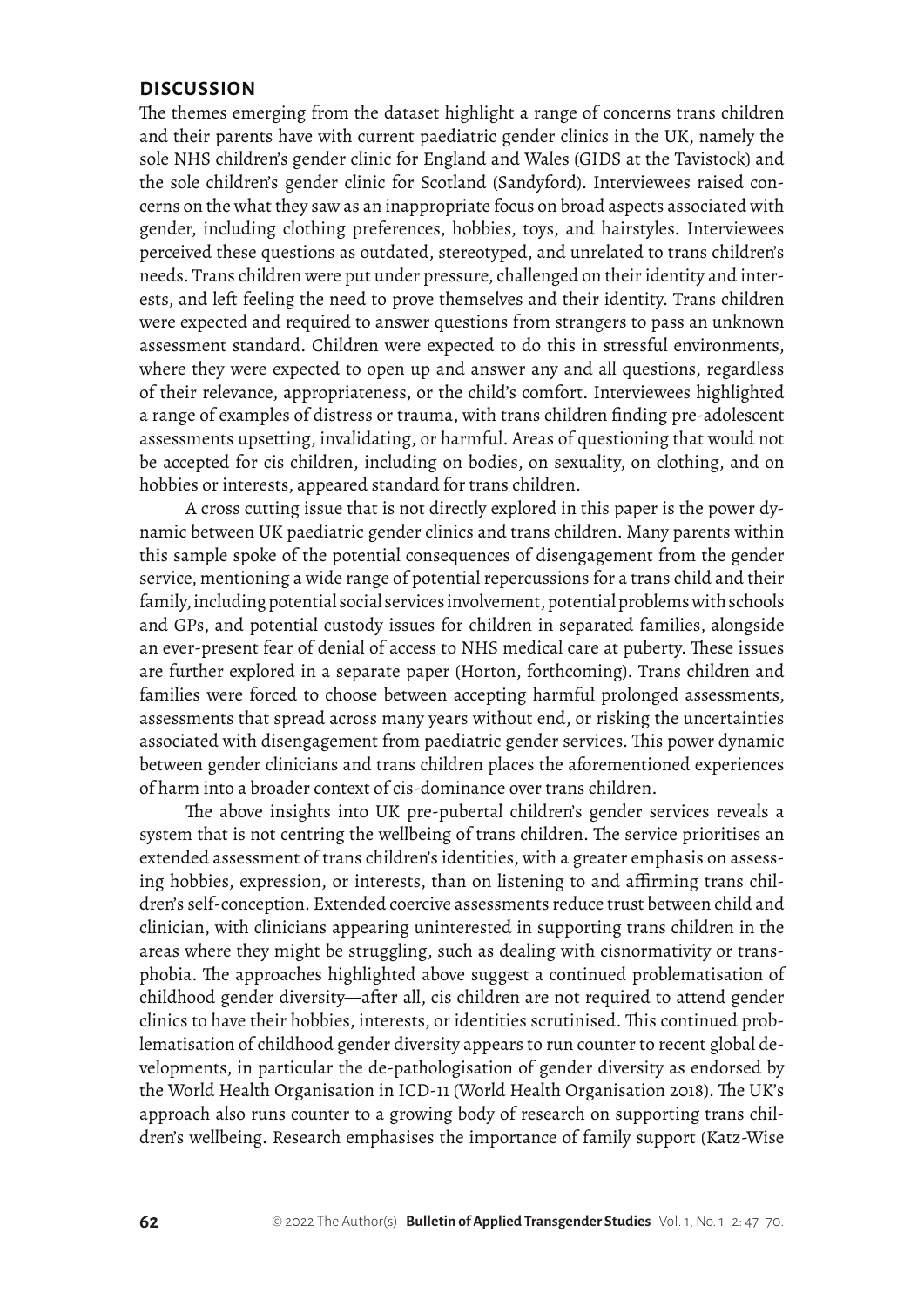et al. 2018; Simons et al. 2013; Travers, Bauer, and Pyne 2012), the protective value of use of affirmed name (Pollitt et al. 2019; Russell et al. 2018), and the importance of reducing gender minority stress (Tan et al., 2020; Tan et al., 2021; Veale et al., 2017; Watson and Veale, 2018). There is no evidence that extended identity assessment enhances trans children's wellbeing, prompting questions on its place in modern, de-pathologised healthcare for trans children. The UK would do well to draw lessons from health services across the globe who have committed to depathologisation of trans children, providing child-centred affirmative care for trans children of all ages.

#### **Implications for practice**

This research extends previous literature in useful ways, providing parent and child perspectives on trans children's interactions with gender clinics in pre-adolescence. The themes described in this paper paint a picture of a children's gender service that does not centre trans children's wellbeing. This has implications for a wide range of actors, in the UK and globally. For those currently reviewing children's gender services, this research provides evidence of harm and evidence of outdated, stereotyped, and pathologised approaches to childhood gender diversity. The insights presented here raise important questions on how fit for purpose the current system in the UK is for trans children. Lessons can be learnt from gender services in other countries that take an affirmative approach, embracing rather than problematising childhood gender diversity (AusPATH 2021; Endocrine Society and Pediatric Endocrine Society 2020; Murchison et al. 2016; Oliphant et al. 2018; Rafferty et al. 2018; Telfer et al. 2018).

For clinicians currently working within UK children's gender services, this research provides child and parental perspectives on the experience of attending pre-pubertal assessments. Ethical and child-centred clinicians can learn from these accounts and adjust their care accordingly. For those involved in governance, leadership and review of the UK's approach to paediatric care for trans children, these accounts demonstrate the harms built into the status quo, and the critical need for reform. This research highlights the distance UK paediatric gender services need to travel to deliver modern, depathologised healthcare for trans children, as necessitated under ICD-11.

For parents supporting younger trans children, and for trans children and adolescents, this research highlights poor experiences in children's gender clinics. Trans-positive families and supported trans children might take strength from these accounts to challenge cisnormative or transphobic clinical practices. This research may help parents and children consider in advance and communicate to clinicians what they consider appropriate or inappropriate areas of questioning in clinical engagements with younger trans or gender diverse children. For authority figures interacting with trans children and families, including social services, Child and Adolescent Mental Health Services (CAMHS), primary care practitioners (GPs), and schools, this research may provide useful insights into the problems within children's gender clinics, and the reasons some children and families may wish to disengage.

#### **Limitations**

One limitation of this research is the inclusion of parental accounts alongside child accounts. Parental contributions may be shaped by parental and, at times, cisnormative framing, with a risk of parents misunderstanding, misrepresenting, or misinterpret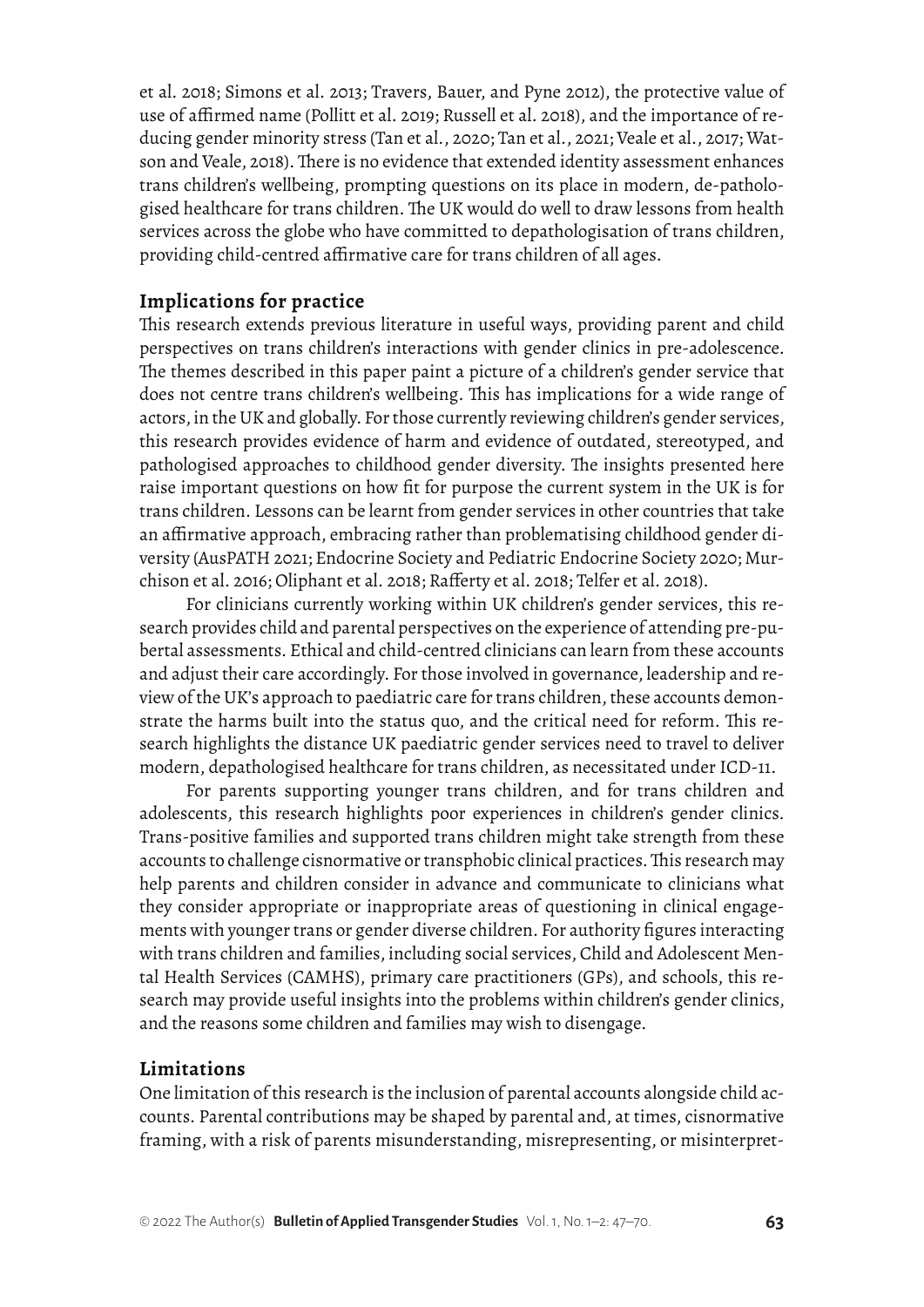ing their child's experience. Parental accounts are also limited by parents only being able to share the experiences that they witnessed, or the experiences, emotions and impacts that their children were willing to share or reveal to their parent.

 A second limitation is that the experiences captured in this sample centre on trans children who have socially transitioned under the age of eleven and children who, to differing degrees, have found support and trans-positivity at home, with affirmation from at least one parent. A number of parents in this sample had taken proactive steps to reduce harm, such as offering solidarity in joint de-stressing conversations after harmful appointments; preventing their child from being left alone with trans-negative clinicians; and challenging clinicians on inappropriate questions. Several families had entirely disengaged from NHS gender services in an attempt to protect their child's well-being and self-esteem. Even with parental support, trans children in this sample described gender clinicians as "terrifying" in the power they wield over trans children. This study cannot, however, draw any conclusions on how trans children with less parental support, or trans children in hostile and abusive homes, are impacted by engagements with paediatric gender clinics.

#### **CONCLUSION**

This research has provided unique and important insights into recent and ongoing practices in children's gender clinics in the UK. Trans children and their parents shared examples of the harms, injustice and trauma imbedded in the current system. These children's and parental accounts raise important questions on the purpose, benefits and harms of the current UK system. The current system prioritises extended clinical assessment and problematisation of childhood gender diversity, an approach that sits uneasily alongside recent global health commitments to de-pathologisation of gender diversity (World Health Organisation 2018). As other health services across the globe build upon existing commitments to child-centred affirmative care for trans children of all ages, the UK risks being left further behind, with trans children bearing the cost.

#### **REFERENCES**

- Akkermans, Rebecca. 2018. "The UK Gender Identity Clinic for Young People." *The Lancet Child & Adolescent Health* 2 (12): 851. [https://doi.org/10.1016/S2352-](https://doi.org/10.1016/S2352-4642(18)30347-X) [4642\(18\)30347-X](https://doi.org/10.1016/S2352-4642(18)30347-X).
- American Psychiatric Association. 2013. *Diagnostic and Statistical Manual of Mental Disorders*. 5th ed. Washington, DC: American Psychiatric Association.
- American Psychological Association. 2021. "APA Resolution on Gender Identity Change Efforts." [https://www.apa.org/about/policy/resolution-gender-iden](https://www.apa.org/about/policy/resolution-gender-identity-change-efforts.pdf?fbclid=IwAR2_wnhOS29PPk0poMraFYPUiIBxfFLI9R13cAwHaDRHKBKojfJe7o04MO4)[tity-change-efforts.pdf?fbclid=IwAR2\\_wnhOS29PPk0poMraFYPUiIBxfFLI9R](https://www.apa.org/about/policy/resolution-gender-identity-change-efforts.pdf?fbclid=IwAR2_wnhOS29PPk0poMraFYPUiIBxfFLI9R13cAwHaDRHKBKojfJe7o04MO4)-[13cAwHaDRHKBKojfJe7o04MO4](https://www.apa.org/about/policy/resolution-gender-identity-change-efforts.pdf?fbclid=IwAR2_wnhOS29PPk0poMraFYPUiIBxfFLI9R13cAwHaDRHKBKojfJe7o04MO4).
- Ansara, Y. Gavriel, and Peter Hegarty. 2012. "Cisgenderism in Psychology: Pathologising and Misgendering Children from 1999 to 2008." *Psychology & Sexuality* 3 (2): 137–60. [https://doi.org/10.1080/19419899.2011.576696.](https://doi.org/10.1080/19419899.2011.576696)
- Ashley, Florence. 2018. "Don't Be so Hateful: The Insufficiency of Anti-Discrimination and Hate Crime Laws in Improving Trans Well-Being." *University of Toronto Law*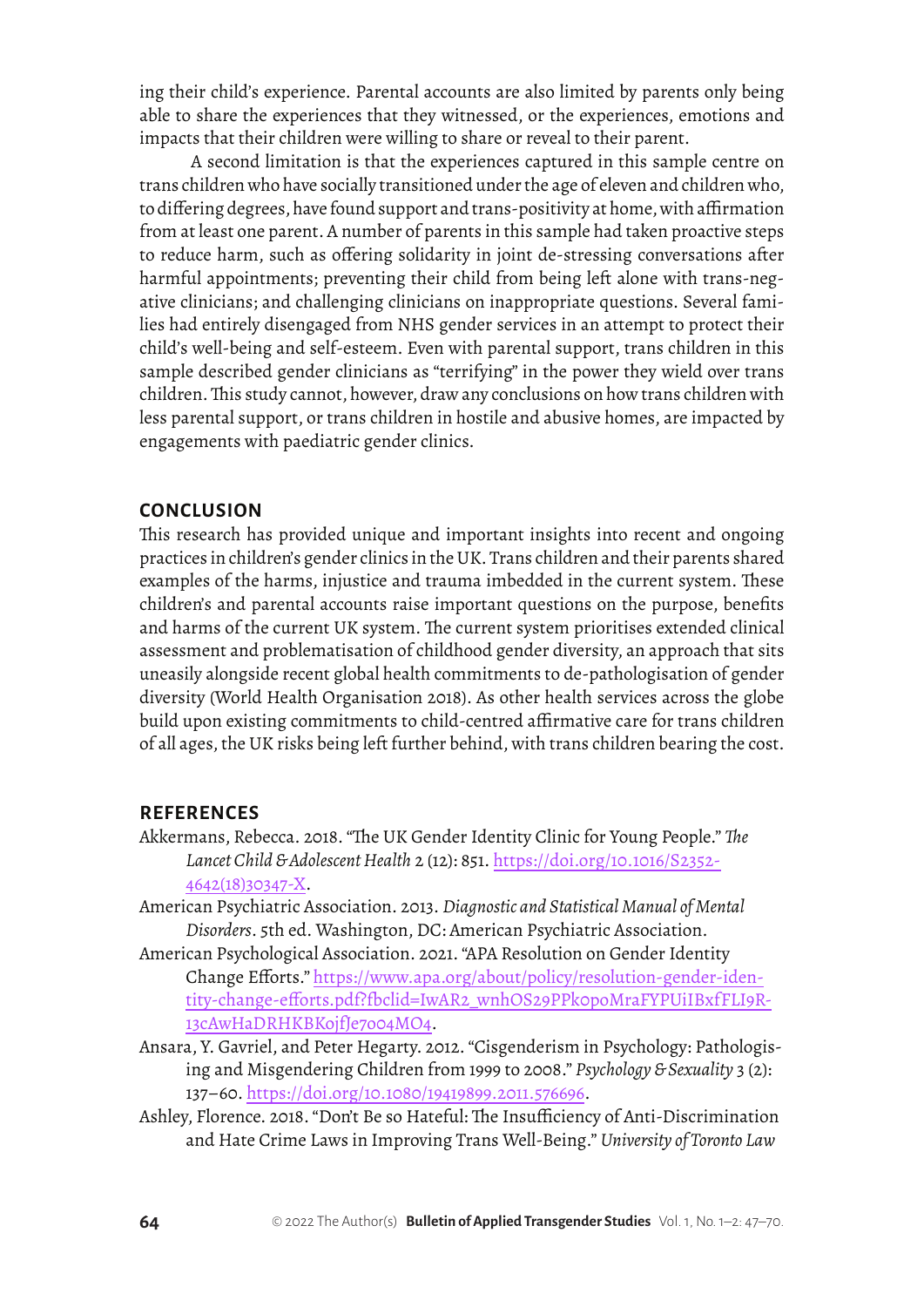*Journal* 68 (1): 1–36. <https://doi.org/10.3138/utlj.2017-0057>.

- Ashley, Florence. 2019a. "Thinking an Ethics of Gender Exploration: Against Delaying Transition for Transgender and Gender Creative Youth." *Clinical Child Psychology and Psychiatry* 24 (2): 223–36. [https://doi.org/10.1177/1359104519836462.](https://doi.org/10.1177/1359104519836462)
- Ashley, Florence. 2019b. "Watchful Waiting Doesn't Mean No Puberty Blockers, and Moving Beyond Watchful Waiting." *The American Journal of Bioethics* 19 (6): W3–4. [https://doi.org/10.1080/15265161.2019.1599466.](https://doi.org/10.1080/15265161.2019.1599466)
- Ashley, Florence. 2020. "A Critical Commentary on 'Rapid-Onset Gender Dysphoria'." *The Sociological Review* 68 (4): 779–99. <https://doi.org/10.1177/0038026120934693>.
- Ashley, Florence. 2022. *Banning Transgender Conversion Practices*. Vancouver, Canada: UBC Press.
- AusPATH. 2021. "Public Statement on Gender Affirming Healthcare, Including for Trans Youth." <https://auspath.org/gender-affirming-healthcare/>.
- Braun, Virginia, and Victoria Clarke. 2006. "Using Thematic Analysis in Psychology." *Qualitative Research in Psychology* 3 (2): 77–101. [https://doi.](https://doi.org/10.1191/1478088706qp063oa) [org/10.1191/1478088706qp063oa.](https://doi.org/10.1191/1478088706qp063oa)
- Bryant, Karl. 2006. "Making Gender Identity Disorder of Childhood: Historical Lessons for Contemporary Debates." *Sexuality Research & Social Policy* 3 (3): 23–39.<https://doi.org/10.1525/srsp.2006.3.3.23>.
- Bryant, Karl. 2007. "The Politics of Pathology and the Making of Gender Identity Disorder." PhD diss. University of California, Santa Barbara.
- Carlile, Anna. 2020. "The Experiences of Transgender and Non-Binary Children and Young People and Their Parents in Healthcare Settings in England, UK: Interviews with Members of a Family Support Group." *International Journal of Transgender Health* 21 (1): 16–32. <https://doi.org/10.1080/15532739.2019.1693472>.
- Carlile, Anna, Ethan Butteriss, and Annie Pullen Sansfaçon. 2021. "'It's like My Kid Came Back Overnight': Experiences of Trans and Non-Binary Young People and Their Families Seeking, Finding and Engaging with Clinical Care in England." *International Journal of Transgender Health*. [https://doi.org/10.1080/268](https://doi.org/10.1080/26895269.2020.1870188) [95269.2020.1870188.](https://doi.org/10.1080/26895269.2020.1870188)
- Charmaz, K. 2006. *Constructing Grounded Theory: A Practical Guide through Qualitative Analysis.* London: Sage.
- Children's Right Alliance for England. 2016. "Children Speak out on Transgender Issues." Longon UK: Children's Right Alliance. [http://www.crae.org.uk/](http://www.crae.org.uk/media/118087/CRAE-BULLETIN_TRANS_FINAL.pdf) [media/118087/CRAE-BULLETIN\\_TRANS\\_FINAL.pdf](http://www.crae.org.uk/media/118087/CRAE-BULLETIN_TRANS_FINAL.pdf).
- Davy, Zowie, and Michael Toze. 2018. "What Is Gender Dysphoria? A Critical Systematic Narrative Review." *Transgender Health* 3 (1): 159–69. [https://doi.org/10.1089/](https://doi.org/10.1089/trgh.2018.0014) [trgh.2018.0014](https://doi.org/10.1089/trgh.2018.0014).
- Denzin, Norman, and Yvonna Lincoln, eds. 2018. *The SAGE Handbook of Qualitative Research*. 5th ed. LA: SAGE Publications Inc.
- Durwood, Lily, Léïla Eisner, Kaitlyn Fladeboe, Chonghui Gabriella Ji, Samantha Barney, Katie A. McLaughlin, and Kristina R. Olson. 2021. "Social Support and Internalizing Psychopathology in Transgender Youth." *Journal of Youth and Adolescence*. [https://doi.org/10.1007/s10964-020-01391-y.](https://doi.org/10.1007/s10964-020-01391-y)
- Durwood, Lily, Katie A. McLaughlin, and Kristina R. Olson. 2017. "Mental Health and Self-Worth in Socially Transitioned Transgender Youth." *Journal of the*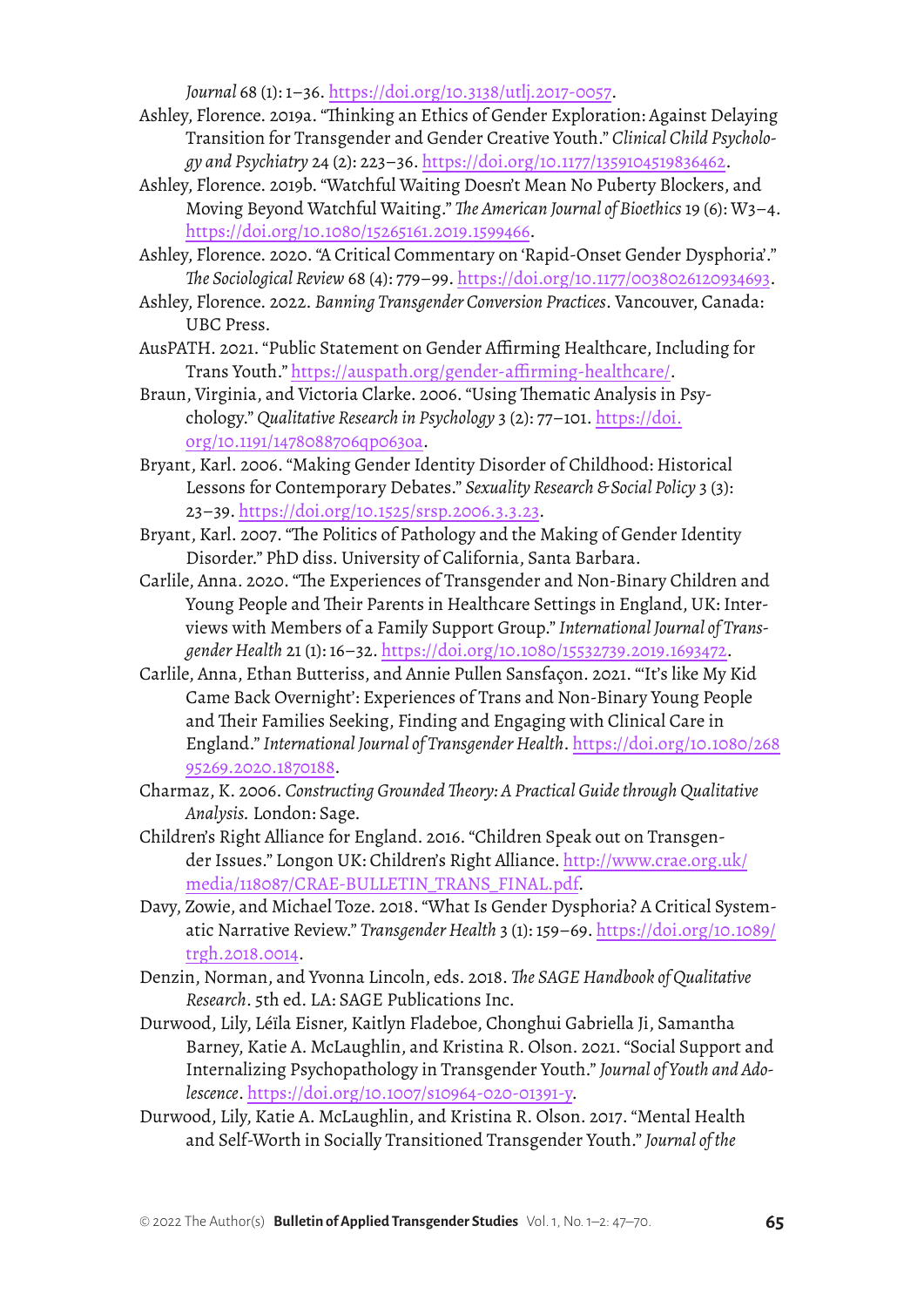*American Academy of Child and Adolescent Psychiatry* 56 (2): 116-123.e2. [https://doi.](https://doi.org/10.1016/j.jaac.2016.10.016) [org/10.1016/j.jaac.2016.10.016.](https://doi.org/10.1016/j.jaac.2016.10.016)

- Ehrensaft, Diane. 2012. "From Gender Identity Disorder to Gender Identity Creativity: True Gender Self Child Therapy." *Journal of Homosexuality* 59 (3): 337–56. [https://doi.org/10.1080/00918369.2012.653303.](https://doi.org/10.1080/00918369.2012.653303)
- Ehrensaft, Diane. 2020. "Treatment Paradigms for Prepubertal Children." In *Pediatric Gender Identity: Gender-Affirming Care for Transgender & Gender Diverse Youth*, edited by Michelle Forcier, Gerrit Van Schalkwyk, and Jack L. Turban, 171–85. Cham: Springer International Publishing. [https://doi.org/10.1007/978-3-030-](https://doi.org/10.1007/978-3-030-38909-3_13) [38909-3\\_13](https://doi.org/10.1007/978-3-030-38909-3_13).
- Endocrine Society, and Pediatric Endocrine Society. 2020. "Transgender Health." [https://www.endocrine.org/-/media/endocrine/files/advocacy/position-state](https://www.endocrine.org/-/media/endocrine/files/advocacy/position-statement/position_statement_transgender_health_pes.pdf)[ment/position\\_statement\\_transgender\\_health\\_pes.pdf](https://www.endocrine.org/-/media/endocrine/files/advocacy/position-statement/position_statement_transgender_health_pes.pdf).
- Fast, Anne A., and Kristina R. Olson. 2018. "Gender Development in Transgender Preschool Children." *Child Development* 89 (2): 620–37. [https://doi.org/10.1111/](https://doi.org/10.1111/cdev.12758) [cdev.12758.](https://doi.org/10.1111/cdev.12758)
- Gill-Peterson, J. 2018. *Histories of the Transgender Child*. Minneapolis, IL: University of Minnesota Press.
- Horton, Cal. 2021. "'It Felt like They Were Trying to Destabilise Us': Parent Assessment in UK Children's Gender Services." *International Journal of Transgender Health*.<https://doi.org/10.1080/26895269.2021.2004569>.
- ITHF. 2019. "Transgender Research Informed Consent (TRICON) Disclosure Policy." Facebook Site. *International Transgender Health Forum*. [https://www.facebook.](https://www.facebook.com/groups/transgenderhealth) [com/groups/transgenderhealth](https://www.facebook.com/groups/transgenderhealth).
- Katz-Wise, Sabra L., Diane Ehrensaft, Ralph Vetters, Michelle Forcier, and S. Bryn Austin. 2018. "Family Functioning and Mental Health of Transgender and Gender-Nonconforming Youth in the Trans Teen and Family Narratives Project." *Journal of Sex Research* 55 (4–5): 582–90. [https://doi.org/10.1080/00224499.2017.1](https://doi.org/10.1080/00224499.2017.1415291) [415291.](https://doi.org/10.1080/00224499.2017.1415291)
- Keo-Meier, Colton, and Diane Ehrensaft. 2018. *The Gender Affirmative Model: An Interdisciplinary Approach to Supporting Transgender and Gender Expansive Children*. Washington, DC: American Psychological Association.
- Klein, Augustus, and Sarit A. Golub. 2016. "Family Rejection as a Predictor of Suicide Attempts and Substance Misuse Among Transgender and Gender Nonconforming Adults." *LGBT Health* 3 (3): 193–99. [https://doi.org/10.1089/](https://doi.org/10.1089/lgbt.2015.0111) [lgbt.2015.0111](https://doi.org/10.1089/lgbt.2015.0111).
- Kuvalanka, Katherine A., and Cat Munroe. 2021. "Parenting of Trans Children." In *The SAGE Encyclopedia of Trans Studies*, edited by A. Goldberg and G. Beemyn, Vol. 2, 597–601. Thousand Oaks: Sage. <https://doi.org/10.4135/9781544393858>.
- Kuvalanka, Katherine A., Judith L. Weiner, and Derek Mahan. 2014. "Child, Family, and Community Transformations: Findings from Interviews with Mothers of Transgender Girls." *Journal of GLBT Family Studies* 10 (4): 354–79. [https://doi.org/](https://doi.org/10.1080/1550428X.2013.834529) [10.1080/1550428X.2013.834529](https://doi.org/10.1080/1550428X.2013.834529).
- Lundy, Laura, Lesley McEvoy, and Bronagh Byrne. 2011. "Working With Young Children as Co-Researchers: An Approach Informed by the United Nations Convention on the Rights of the Child." *Early Education and Development* 22 (5):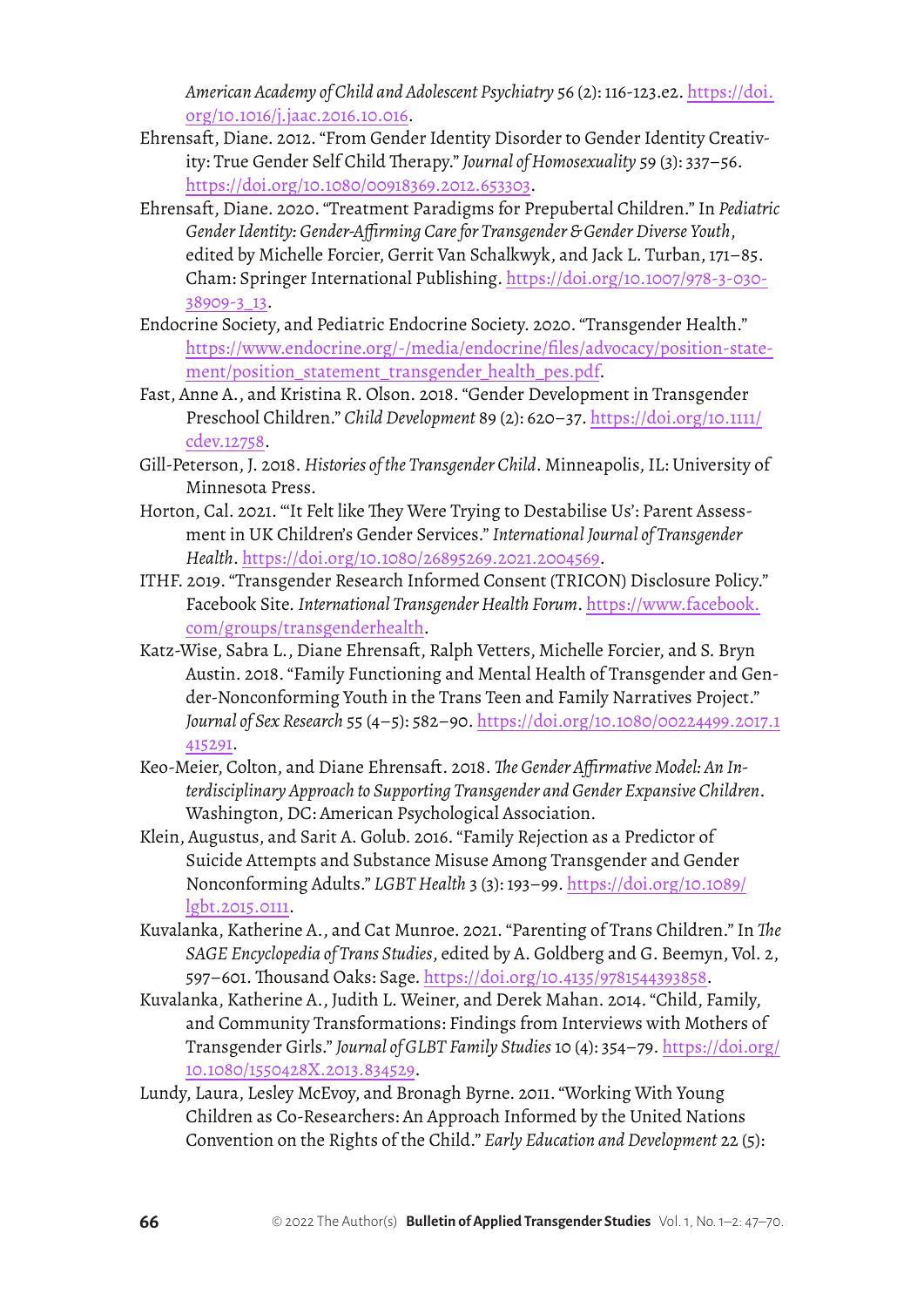714–36.<https://doi.org/10.1080/10409289.2011.596463>.

- Moore, Tim P, Morag McArthur, and Debbie Noble-Carr. 2018. "More a Marathon than a Hurdle: Towards Children's Informed Consent in a Study on Safety." *Qualitative Research* 18 (1): 88–107. <https://doi.org/10.1177/1468794117700708>.
- Murchison, Gabe, Deanna Adkins, Lee Ann Conard, R Ph, Diane Ehrensaft, Timothy Elliott, Linda A Hawkins, et al. 2016. "Supporting & Caring for Transgender Children." Human Rights Campaign. [https://www.hrc.org/resources/support](https://www.hrc.org/resources/supporting-caring-for-transgender-children/)[ing-caring-for-transgender-children/](https://www.hrc.org/resources/supporting-caring-for-transgender-children/).
- O'Brien, Bridget C., Ilene B. Harris, Thomas J. Beckman, Darcy A. Reed, and David A. Cook. 2014. "Standards for Reporting Qualitative Research: A Synthesis of Recommendations." *Academic Medicine* 89 (9): 1245–51. [https://doi.org/10.1097/](https://doi.org/10.1097/ACM.0000000000000388) [ACM.0000000000000388.](https://doi.org/10.1097/ACM.0000000000000388)
- Oliphant, J, J. Veale, J Macdonald, R Carroll, R Johnson, M Harte, C Stephenson, and J Bullock. 2018. "Guidelines for Gender Affirming Healthcare for Gender Diverse and Transgender Children, Young People and Adults in Aotearoa New Zealand." Hamilton, New Zealand: Transgender Health Research Lab, University of Waikato. [https://researchcommons.waikato.ac.nz/handle/10289/12160.](https://researchcommons.waikato.ac.nz/handle/10289/12160)
- Olson, Kristina R., Lily Durwood, Madeleine DeMeules, and Katie A. McLaughlin. 2016. "Mental Health of Transgender Children Who Are Supported in Their Identities." *Pediatrics* 137 (3): e20153223. [https://doi.org/10.1542/peds.2015-3223.](https://doi.org/10.1542/peds.2015-3223)
- Olson, Kristina R., Aidan C. Key, and Nicholas R. Eaton. 2015. "Gender Cognition in Transgender Children." *Psychological Science* 26 (4): 467–74. [https://doi.](https://doi.org/10.1177/0956797614568156) [org/10.1177/0956797614568156](https://doi.org/10.1177/0956797614568156).
- Pearce, Ruth. 2018. *Understanding Trans Health: Discourse, Power and Possibility.* Bristol, UK: Policy Press.
- Pearce, Ruth. 2020. "A Methodology for the Marginalised: Surviving Oppression and Traumatic Fieldwork in the Neoliberal Academy." *Sociology* 54 (4): 806–24. [https://doi.org/10.1177/0038038520904918.](https://doi.org/10.1177/0038038520904918)
- Pollitt, Amanda M., Salvatore Ioverno, Stephen T. Russell, Gu Li, and Arnold H. Grossman. 2019. "Predictors and Mental Health Benefits of Chosen Name Use Among Transgender Youth." *Youth & Society*. [https://doi.](https://doi.org/10.1177/0044118X19855898) [org/10.1177/0044118X19855898](https://doi.org/10.1177/0044118X19855898).
- Pullen Sansfaçon, Annie, William Hébert, Edward Ou Jin Lee, Maxime Faddoul, Dalia Tourki, and Céline Bellot. 2018. "Digging beneath the Surface: Results from Stage One of a Qualitative Analysis of Factors Influencing the Well-Being of Trans Youth in Quebec." *International Journal of Transgenderism* 19 (2): 184–202. <https://doi.org/10.1080/15532739.2018.1446066>.
- Pullen Sansfaçon, Annie, Denise Medico, Damien Riggs, Anna Carlile, and Frank Suerich-Gulick. 2021. "Growing up Trans in Canada, Switzerland, England, and Australia: Access to and Impacts of Gender-Affirming Medical Care." *Journal of LGBT Youth*. [https://doi.org/10.1080/19361653.2021.1924918.](https://doi.org/10.1080/19361653.2021.1924918)
- Pullen Sansfaçon, Annie, Julia Temple-Newhook, Frank Suerich-Gulick, Stephen Feder, Margaret L. Lawson, Jennifer Ducharme, Shuvo Ghosh, and Cindy Holmes. 2019. "The Experiences of Gender Diverse and Trans Children and Youth Considering and Initiating Medical Interventions in Canadian Gender-Affirming Speciality Clinics." *International Journal of Transgenderism* 20 (4):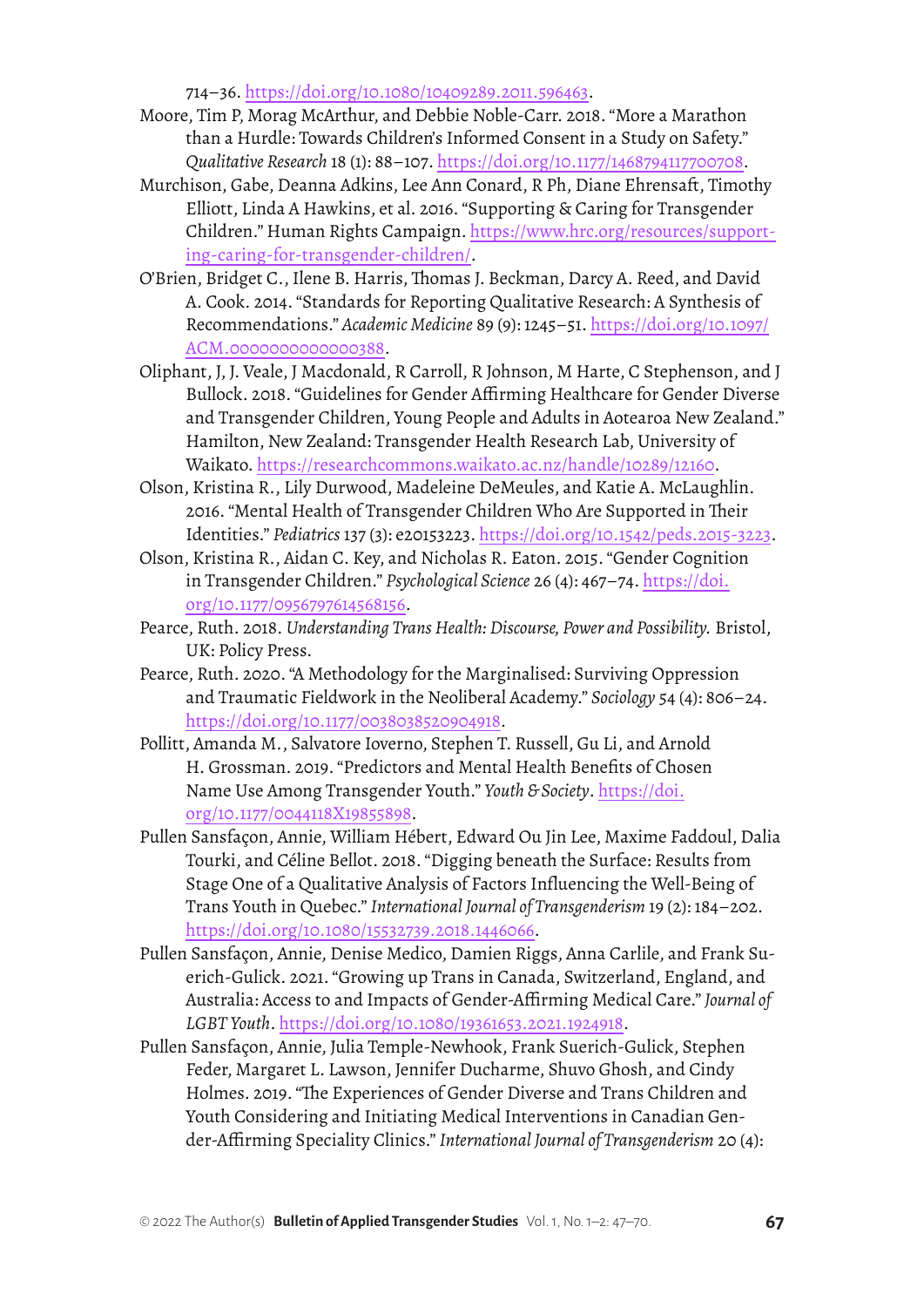371–87. [https://doi.org/10.1080/15532739.2019.1652129.](https://doi.org/10.1080/15532739.2019.1652129)

- Rafferty, Jason, Committee on Psychosocial Aspects of Child and Family Health, Committee On Adolescence, and Section on Lesbian, Gay, Bisexual and Transgender Health and Wellnesss. 2018. "Ensuring Comprehensive Care and Support for Transgender and Gender-Diverse Children and Adolescents." *Pediatrics* 142 (4).<https://doi.org/10.1542/peds.2018-2162>.
- Restar, Arjee Javellana. 2020. "Methodological Critique of Littman's (2018) Parental-Respondents Accounts of 'Rapid-Onset Gender Dysphoria'." *Archives of Sexual Behavior* 49 (1): 61–66. [https://doi.org/10.1007/s10508-019-1453-2.](https://doi.org/10.1007/s10508-019-1453-2)
- Riggs, D. W., R. Pearce, C. A. Pfeffer, S. Hines, F. White, and E. Ruspini. 2019. "Transnormativity in the Psy Disciplines: Constructing Pathology in the Diagnostic and Statistical Manual of Mental Disorders and Standards of Care." *American Psychologist,* 74 (8): 912-924. <https://doi.org/10.1037/amp0000545>.
- Roche, Juno. 2020. *Gender Explorers: Our Stories of Growing Up Trans and Changing the World*. London, UK: Jessica Kingsley Publishers.
- Russell, Stephen T., Amanda M. Pollitt, Gu Li, and Arnold H. Grossman. 2018. "Chosen Name Use Is Linked to Reduced Depressive Symptoms, Suicidal Ideation, and Suicidal Behavior Among Transgender Youth." *The Journal of Adolescent Health* 63 (4): 503–5.<https://doi.org/10.1016/j.jadohealth.2018.02.003>.
- Serano, Julia. 2016. *Whipping Girl: A Transsexual Woman on Sexism and the Scapegoating of Femininity*. 2nd ed. Berkeley, CA: Seal Press.
- Serano, Julia. 2018. "Everything You Need to Know about Rapid Onset Gender Dysphoria." *Medium*, August 22. [https://medium.com/@](https://medium.com/)juliaserano/everything-you-need-to-know-about-rapidonset- gender-dysphoria-1940b8afdeba.
- Simons, Lisa, Sheree M. Schrager, Leslie F. Clark, Marvin Belzer, and Johanna Olson. 2013. "Parental Support and Mental Health among Transgender Adolescents." *The Journal of Adolescent Health: Official Publication of the Society for Adolescent Medicine* 53 (6): 791–93. [https://doi.org/10.1016/j.jadohealth.2013.07.019.](https://doi.org/10.1016/j.jadohealth.2013.07.019)
- Substance Abuse and Mental Health Services Administration. 2015. "Ending Conversion Therapy: Supporting and Affirming LGBTQ Youth." Rockville, MD: Substance Abuse and Mental Health Services Administration.
- Tan, Kar Hou Kyle, Gareth Treharne, Sonja Ellis, Johanna Schmidt, and Jaimie Veale. 2020. "Gender Minority Stress: A Critical Review." *Journal of Homosexuality* 67: 1471–89. [https://doi.org/10.1080/00918369.2019.1591789.](https://doi.org/10.1080/00918369.2019.1591789)
- Tan, Kyle K. H., Gareth J. Treharne, Sonja J. Ellis, Johanna M. Schmidt, and Jaimie F. Veale. 2021. "Enacted Stigma Experiences and Protective Factors Are Strongly Associated with Mental Health Outcomes of Transgender People in Aotearoa/ New Zealand." *International Journal of Transgender Health* 22 (3): 269–80. [https://](https://doi.org/10.1080/15532739.2020.1819504) [doi.org/10.1080/15532739.2020.1819504.](https://doi.org/10.1080/15532739.2020.1819504)
- Telfer, M. M., M. A. Tollit, C. C. Pace, and K. C. Pang. 2018. "Australian Standards of Care and Treatment Guidelines for Trans and Gender Diverse Children and Adolescents." Melbourne: The Royal Children's Hospital. [https://www.rch.org.](https://www.rch.org.au/uploadedFiles/Main/Content/adolescent-medicine/australian-standards-of-care-and-treatment-guidelines-for-trans-and-gender-diverse-children-and-adolescents.pdf) [au/uploadedFiles/Main/Content/adolescent-medicine/australian-standards](https://www.rch.org.au/uploadedFiles/Main/Content/adolescent-medicine/australian-standards-of-care-and-treatment-guidelines-for-trans-and-gender-diverse-children-and-adolescents.pdf)[of-care-and-treatment-guidelines-for-trans-and-gender-diverse-children](https://www.rch.org.au/uploadedFiles/Main/Content/adolescent-medicine/australian-standards-of-care-and-treatment-guidelines-for-trans-and-gender-diverse-children-and-adolescents.pdf)[and-adolescents.pdf](https://www.rch.org.au/uploadedFiles/Main/Content/adolescent-medicine/australian-standards-of-care-and-treatment-guidelines-for-trans-and-gender-diverse-children-and-adolescents.pdf).
- Tosh, Jemma. 2011. "'Zuck Off!' A Commentary on the Protest Against Ken Zucker and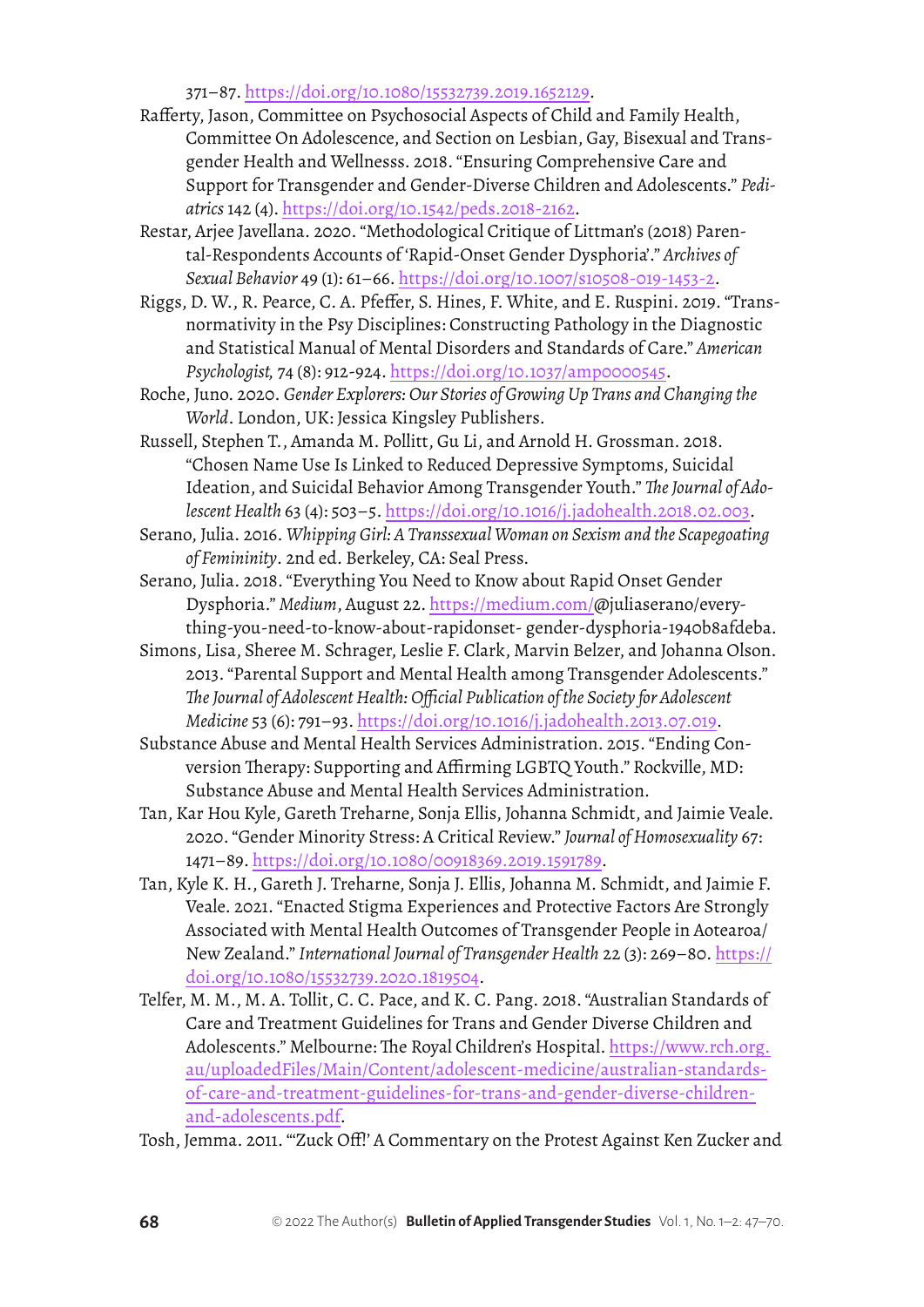His 'Treatment' of Childhood Gender Identity Disorder." *Psychology of Women Section Review* 13 (1): 10–6.

- Travers, R., Greta Bauer, and Jake Pyne. 2012. "Impacts of Strong Parental Support for Trans Youth: A Report Prepared for Children's Aid Society of Toronto and Delisle Youth Services." *Trans Pulse*, October 2. [https://transpulseproject.ca/](https://transpulseproject.ca/wp-content/uploads/2012/10/Impacts-of-Strong-Parental-Support-for-Trans-Youth-vFINAL.pdf) [wp-content/uploads/2012/10/Impacts-of-Strong-Parental-Support-for-Trans-](https://transpulseproject.ca/wp-content/uploads/2012/10/Impacts-of-Strong-Parental-Support-for-Trans-Youth-vFINAL.pdf)[Youth-vFINAL.pdf.](https://transpulseproject.ca/wp-content/uploads/2012/10/Impacts-of-Strong-Parental-Support-for-Trans-Youth-vFINAL.pdf)
- Turban, Jack L., and Diane Ehrensaft. 2018. "Gender Identity in Youth: Treatment Paradigms and Controversies." *Journal of Child Psychology and Psychiatry* 59 (12): 1228–43. <https://doi.org/10.1111/jcpp.12833>.
- UN Human Rights Council. 2020. "Practices of So-Called 'Conversion Therapy': Report of the Independent Expert on Protection against Violence and Discrimination Based on Sexual Orientation and Gender Identity." [https://doi.](https://doi.org/10.1163/2210-7975_HRD-9970-2016149) [org/10.1163/2210-7975\\_HRD-9970-2016149](https://doi.org/10.1163/2210-7975_HRD-9970-2016149).
- Veale, Jaimie F., Tracey Peter, Robb Travers, and Elizabeth M. Saewyc. 2017. "Enacted Stigma, Mental Health, and Protective Factors Among Transgender Youth in Canada." *Transgender Health* 2 (1): 207–16. [https://doi.org/10.1089/](https://doi.org/10.1089/trgh.2017.0031) [trgh.2017.0031](https://doi.org/10.1089/trgh.2017.0031).
- Vincent, Ben. 2018. "Studying Trans: Recommendations for Ethical Recruitment and Collaboration with Transgender Participants in Academic Research." *Psychology & Sexuality* 9 (2): 102–16. [https://doi.org/10.1080/19419899.2018.1434558.](https://doi.org/10.1080/19419899.2018.1434558)
- Vincent, Ben. 2020. *Non-Binary Genders: Navigating Communities, Identities, and Healthcare*. Bristol, UK: Policy Press.
- Vries, Annelou L. C. de, Christina Richards, Amy C. Tishelman, Joz Motmans, Sabine E. Hannema, Jamison Green, and Stephen M. Rosenthal. 2021. "Bell v Tavistock and Portman NHS Foundation Trust [2020] EWHC 3274: Weighing Current Knowledge and Uncertainties in Decisions about Gender-Related Treatment for Transgender Adolescents." *International Journal of Transgender Health*. [https://](https://doi.org/10.1080/26895269.2021.1904330) [doi.org/10.1080/26895269.2021.1904330.](https://doi.org/10.1080/26895269.2021.1904330)
- Watson, Ryan J., and Jaimie Veale. 2018. "Transgender Youth Are Strong: Resilience among Gender Expansive Youth Worldwide." *International Journal of Transgenderism* 19 (2): 115–18.<https://doi.org/10.1080/15532739.2018.1474832>.
- Williams, C. 2017. "DiscoSexology Part V: An Interview with Zucker's Patien." *TransAdvocate*, February 2. [https://www.transadvocate.com/part-v-inter](https://www.transadvocate.com/part-v-interviewwith-zuckers-patient-the-rise-and-fall-of-discosexology-dr-zucker-camh-conversion-therapy_n_19727.htm)[viewwith-zuckers-patient-the-rise-and-fall-of-discosexology-dr-zuck](https://www.transadvocate.com/part-v-interviewwith-zuckers-patient-the-rise-and-fall-of-discosexology-dr-zucker-camh-conversion-therapy_n_19727.htm)[er-camh-conversion-therapy\\_n\\_19727.htm](https://www.transadvocate.com/part-v-interviewwith-zuckers-patient-the-rise-and-fall-of-discosexology-dr-zucker-camh-conversion-therapy_n_19727.htm).
- World Health Organisation. 2018. "International Classification of Diseases for Mortality and Morbidity Statistics (11th Revision)." [https://icd.who.int/](https://icd.who.int/browse11/l-m/en) [browse11/l-m/en](https://icd.who.int/browse11/l-m/en).
- World Medical Association. 2013. "World Medical Association Declaration of Helsinki: Ethical Principles for Medical Research Involving Human Subjects." *JAMA* 310 (20): 2191. [https://doi.org/10.1001/jama.2013.281053.](https://doi.org/10.1001/jama.2013.281053)
- WPATH. 2018. "WPATH Position on Rapid-Onset Gender Dysphoria." [https://](https://www.wpath.org/media/cms/Documents/Public%20Policies/2018/9_Sept/WPATH%20Position%20on%20Rapid-Onset%20Gender%20Dysphoria_9-4-2018.pdf) [www.wpath.org/media/cms/Documents/Public%20Policies/2018/9\\_Sept/](https://www.wpath.org/media/cms/Documents/Public%20Policies/2018/9_Sept/WPATH%20Position%20on%20Rapid-Onset%20Gender%20Dysphoria_9-4-2018.pdf) [WPATH%20Position%20on%20Rapid-Onset%20Gender%20Dysphoria\\_9-4-](https://www.wpath.org/media/cms/Documents/Public%20Policies/2018/9_Sept/WPATH%20Position%20on%20Rapid-Onset%20Gender%20Dysphoria_9-4-2018.pdf) [2018.pdf.](https://www.wpath.org/media/cms/Documents/Public%20Policies/2018/9_Sept/WPATH%20Position%20on%20Rapid-Onset%20Gender%20Dysphoria_9-4-2018.pdf)